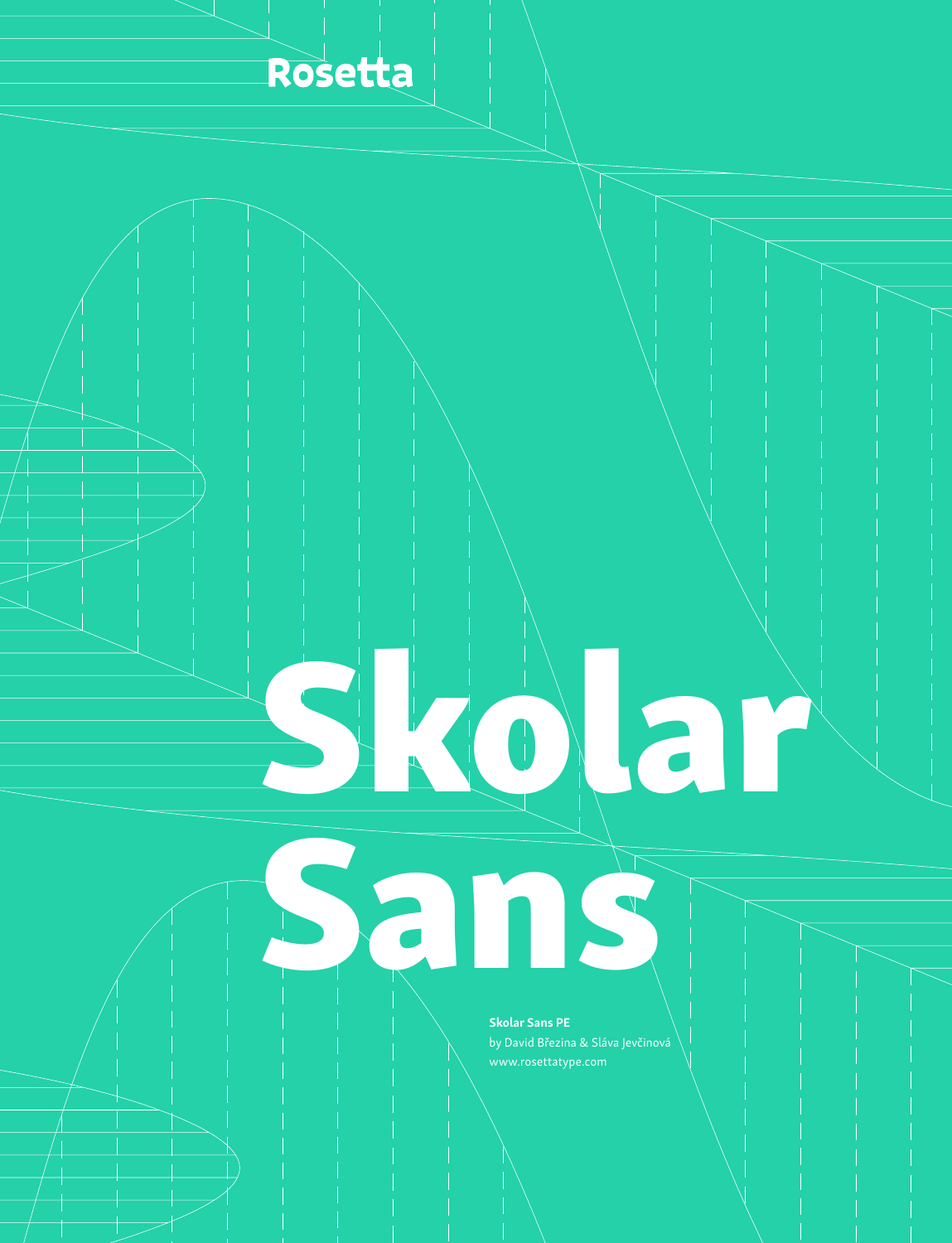### Skolar Sans PE

| _____<br>٠ |  |
|------------|--|
|            |  |

Cyrillic Greek

styles 4 widths 9 weights + italics

designed by David Březina Sláva Jevčinová

Skolar Sans is an extensive typeface family for the age of responsive design. From gently thin to extra bold, the four subtly graded width variants will fit all your column and content needs. A type system of 72 fonts, with true italics, ligatures, arrows, and fleurons. The Pan-European version includes Cyrillic and Greek and provides support for over 195 languages.



#### language support

Skolar Sans PE Compressed PRO Skolar Sans PE Condensed PRO Skolar Sans PE PRO Skolar Sans PE Extended PRO supports Latin (124+ languages), Cyrillic (39+ languages), Greek (2 languages), Transliterations (30+ languages)

#### **CONSULTANTS**

Greek – Irene Vlachou Cyrillic – Maxim Zhukov

#### Awards

2014 – Typographica's Favourite Typefaces

2015 – Silver from European Design Awards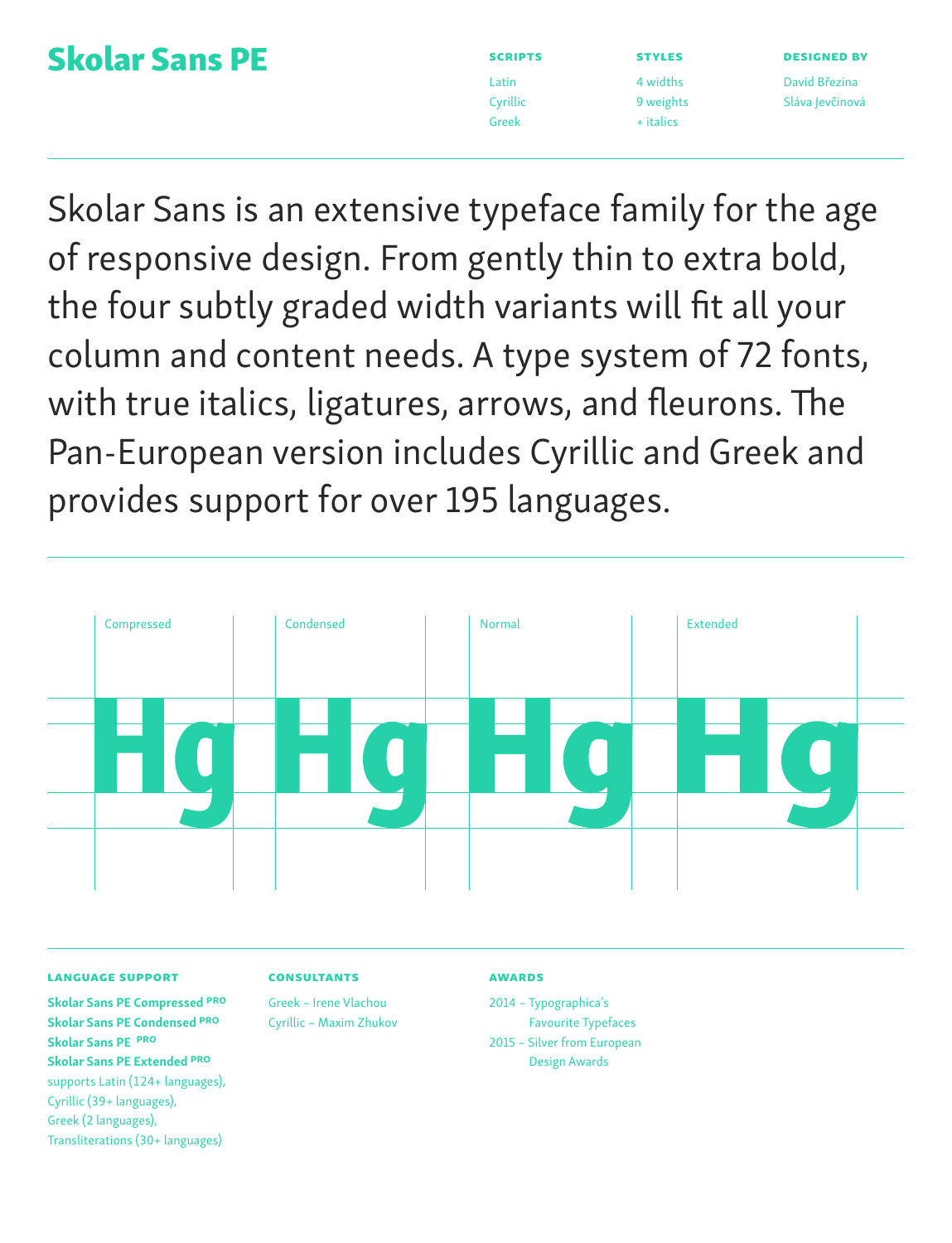| LATIN           | Thin | Extralight | Light | Regular | Medium     | Semibold   | <b>Bold</b> | <b>Extrabold</b>                    | <b>Black</b> |
|-----------------|------|------------|-------|---------|------------|------------|-------------|-------------------------------------|--------------|
| Compressed      | Hag  | Hag        | Hag   | Hag     | <b>Hag</b> | <b>Hag</b> | Hag         | <b>Hag</b>                          | <b>Hag</b>   |
|                 | Hag  | Hag        | Hag   | Hag     | Hag        | Hag        | Hag         | Hag                                 | <b>Hag</b>   |
| Condensed       | Hag  | Hag        | Hag   | Hag     | Hag        | <b>Hag</b> | Hag         | <b>Hag</b>                          | <b>Hag</b>   |
|                 | Hag  | Hag        | Hag   | Hag     | Hag        | Hag        | Hag         | <b>Hag</b>                          | <b>Hag</b>   |
|                 | Hag  | Hag        | Hag   | Hag     | Hag        | Hag        | Hag         | Hag                                 | <b>Hag</b>   |
| Normal          | Hag  | Hag        | Hag   | Hag     | Hag        | Hag        | Hag         | Hag                                 | <b>Hag</b>   |
|                 | Hag  | Hag        | Hag   | Hag     | Hag        | Hag        | <b>Hag</b>  | Hag                                 | <b>Hag</b>   |
| <b>Extended</b> | Hag  | Hag        | Hag   | Hag     | Hag        | <b>Hag</b> | Hag         | Hag                                 | <b>Hag</b>   |
| <b>CYRILLIC</b> | Thin | Extralight | Light | Regular | Medium     | Semibold   | <b>Bold</b> | Extrabold                           | <b>Black</b> |
|                 | Ьац  | Бац        | Бац   | Бац     | Бац        | Бац        | Бац         | Бац                                 | Бац          |
| Compressed      | Бац  | Бац        | Бац   | Бац     | Бац        | Бац        | Бац         | Бац                                 | Бац          |
|                 | Ьац  | Ьац        | Бац   | Бац     | Бац        | Бац        | Бац         | Бац                                 | Бац          |
| Condensed       | Бац  | Бац        | Бац   | Бац     | Бац        | Бац        | Бац         | Бац                                 | Бац          |
|                 | Бац  | Бац        | Бац   | Бац     | Бац        | Бац        | Бац         | Бац                                 | Бац          |
| Normal          | Бац  | Бац        | Бац   | Бац     | Бац        | Бац        | Бац         | Бац                                 | Бац          |
|                 | Ьац  | Бац        | Бац   | Бац     | Бац        | Бац        | Бац         | Бац                                 | Бац          |
| <b>Extended</b> | Бац  | Бац        | Бац   | Бац     | Бац        | Бац        | Бац         | Бац                                 | Бац          |
| <b>GREEK</b>    | Thin | Extralight | Light | Regular | Medium     | Semibold   | <b>Bold</b> | Extrabold                           | <b>Black</b> |
| Compressed —    | Σαμ  | Σαμ        | Σαμ   | Σαμ     | Σαμ        | Σαμ        | Σαμ         | Σαμ                                 | Σαμ          |
|                 |      |            |       |         |            |            |             | Σαμ Σαμ Σαμ Σαμ Σαμ Σαμ Σαμ Σαμ Σαμ | Σαμ          |
|                 |      |            |       |         |            |            |             |                                     |              |
|                 |      |            |       |         |            |            |             |                                     |              |
|                 |      |            |       |         |            |            |             |                                     |              |
|                 |      |            |       |         |            |            |             |                                     |              |
|                 |      |            |       |         |            |            |             |                                     |              |
|                 |      |            |       |         |            |            |             |                                     |              |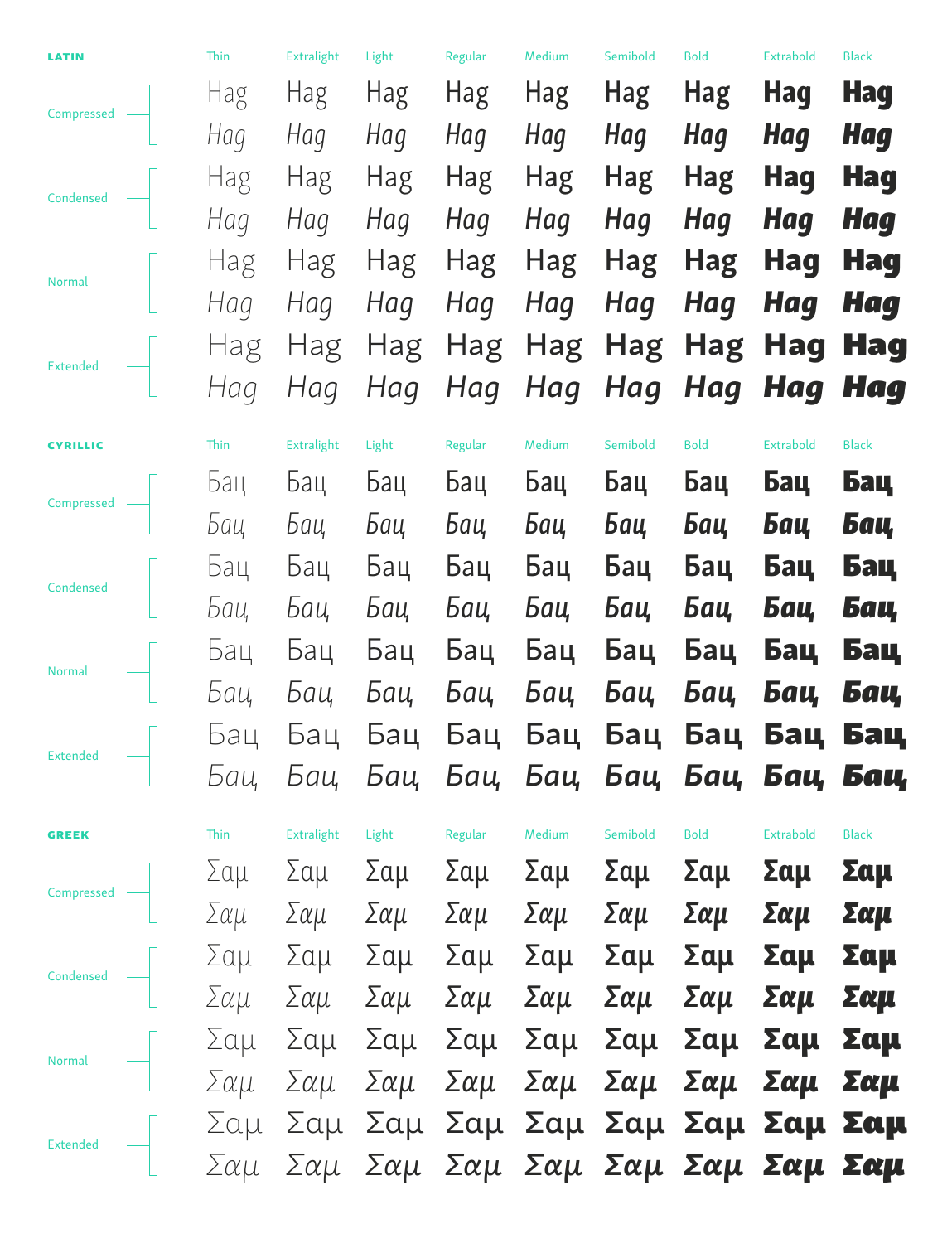

Medium 8 pt • sc Light 14 pt • sc Compressed Bold 24 pt Compressed Semibold 10.5 pt

Bold 43 pt Medium 13 pt Bold 6.5 pt Light Italic 8 pt

at 10°–25°C

*de sodio 0,01N*

1.5 L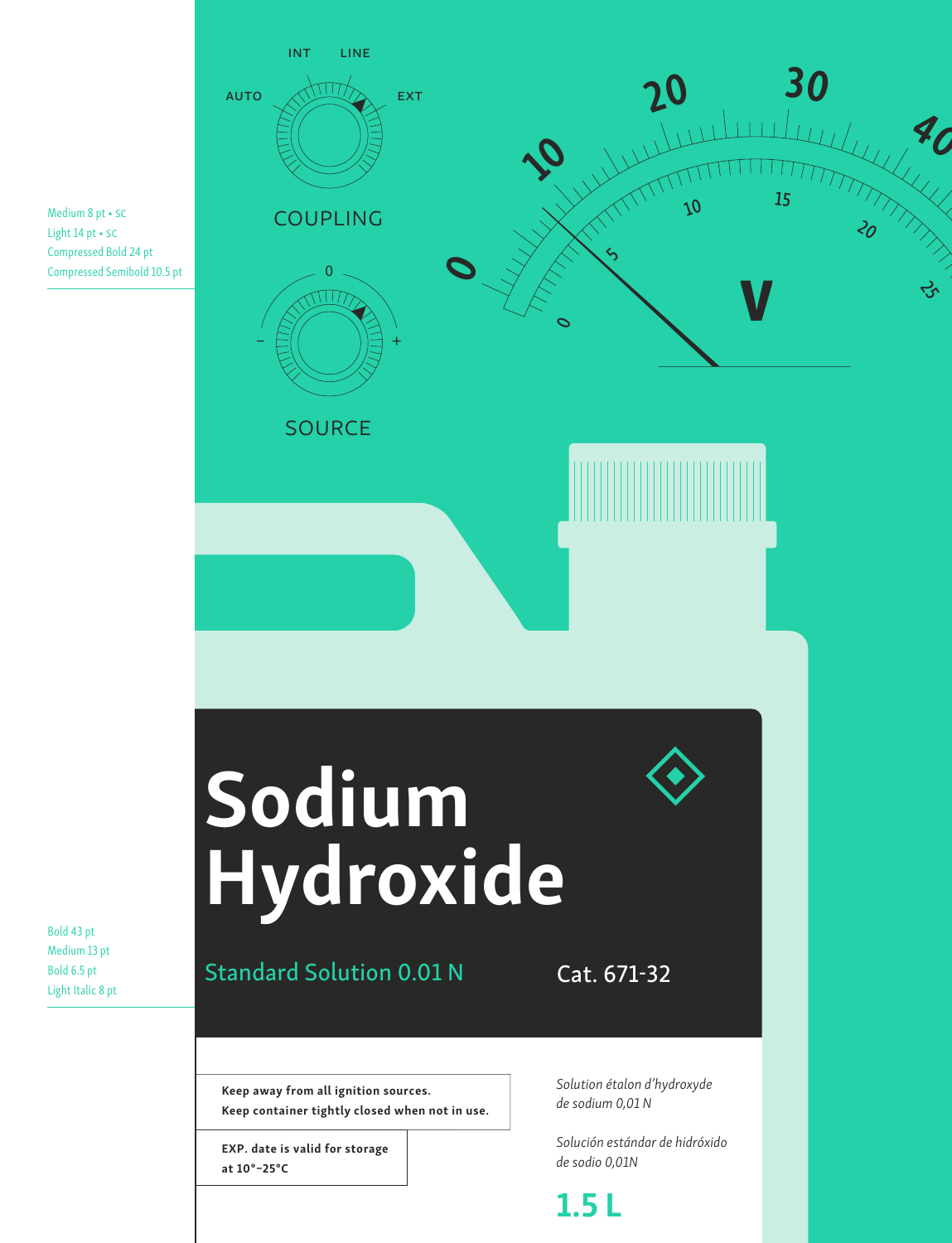Stylistic alternates Superiors/inferiors Fractions

## Jangle Jangle H2 m3  $H_2$  m<sup>3</sup> 2 3/24 > 2 3/24

бгдптш > δгдптш вгджзй > вгджзй КАЇКІ > КАНКІ

*бгдптш бгдптш вджзкл вджзкл* ῌδε ῌδε

Accents

Ligatures Case-sensitive punctuation Small caps (incl. figures)

## fluffy > fluffy  $iQUE$ ?  $iQUE$ ? Tea 5\$ TEA 5\$

Stylistic alternates Discretionary ligatures Cyrillic isosceles forms

*Jangle Jangle* astrict astrict ДЛдлдл ДЛдлдл

Serbian/Macedonian forms Bulgarian forms Greek iota with dialityka alternate

Serbian/Macedonian forms Bulgarian forms Greek prosgegrammeni alternates

IS

Numerals

Lining figures (default) Tabular lining figures

Speed: 28,51 m/h Speed: 28,51 m/h



Speed: 28,51 m/h

Ranging figures Tabular ranging figures

Small cap figures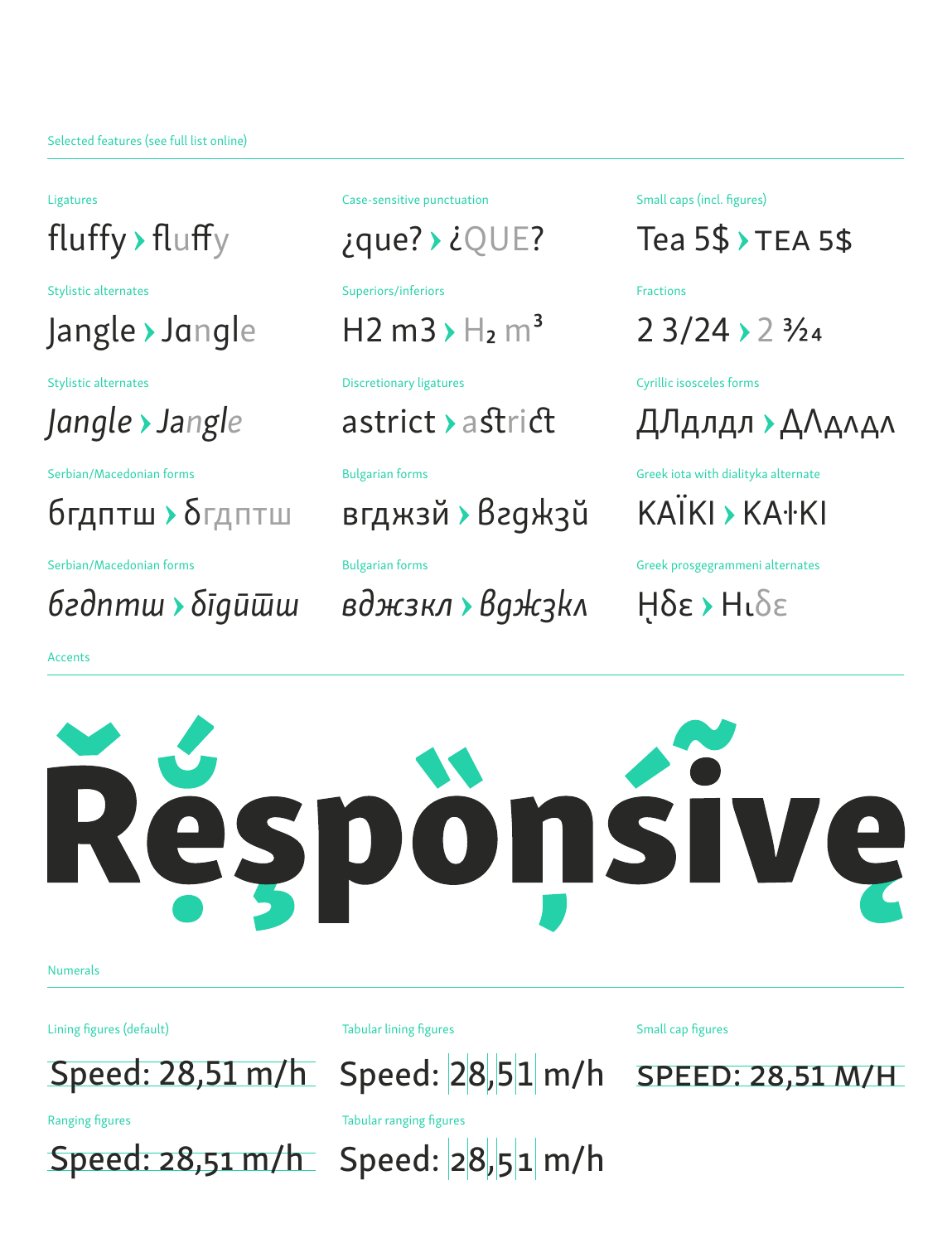Condensed Bold Italic 43 pt Light 20 pt

# *Promieniowanie Elektromagnetyczne*

Techniki pomiaru natężenia spektrum

Extended Semibold 80 pt Compressed Extralight 11 pt Condensed Extralight 11 pt

ELECTRICA of the electrical AGE

W. Bernard

#### Bibliography | Trump–Williams

Bold 11 pt Regular & Italic 9/11 pt Regular 7 pt

- Trump W. & Prautzsch H.[1996]. Arbitrarily high degree elevation of Bézier resentations. *Computer Aided Geometric Design,* 13:387398. doi: 10.1016/0167-8396(95)00031-3.
- Walley P. [1991]. *Statistical Reasoning with Imprecise Probabilities.* Chapman and Hall. The distribution of the citations over the book's chapters:



[1996]. Inferences from Multinomial Data: Learning about a Bag of Marbles. *Journal of the Royal Statistical Society,* B, 58 (1): 3—57. With discussion. JSTOR:2346164.

106

22, 23, 28, 31, 32, 34, 36, 38–42, 44, 47,–52, 54, 56, 58–64, 70, 76, 78, 80, 94–96, 107, 116, 117, 136, 141, 144, 145, 150, 164, 174–177, 188, 190, 198, 220, 221, 223

95, 123, 136, 138, 140, 154, 175, 192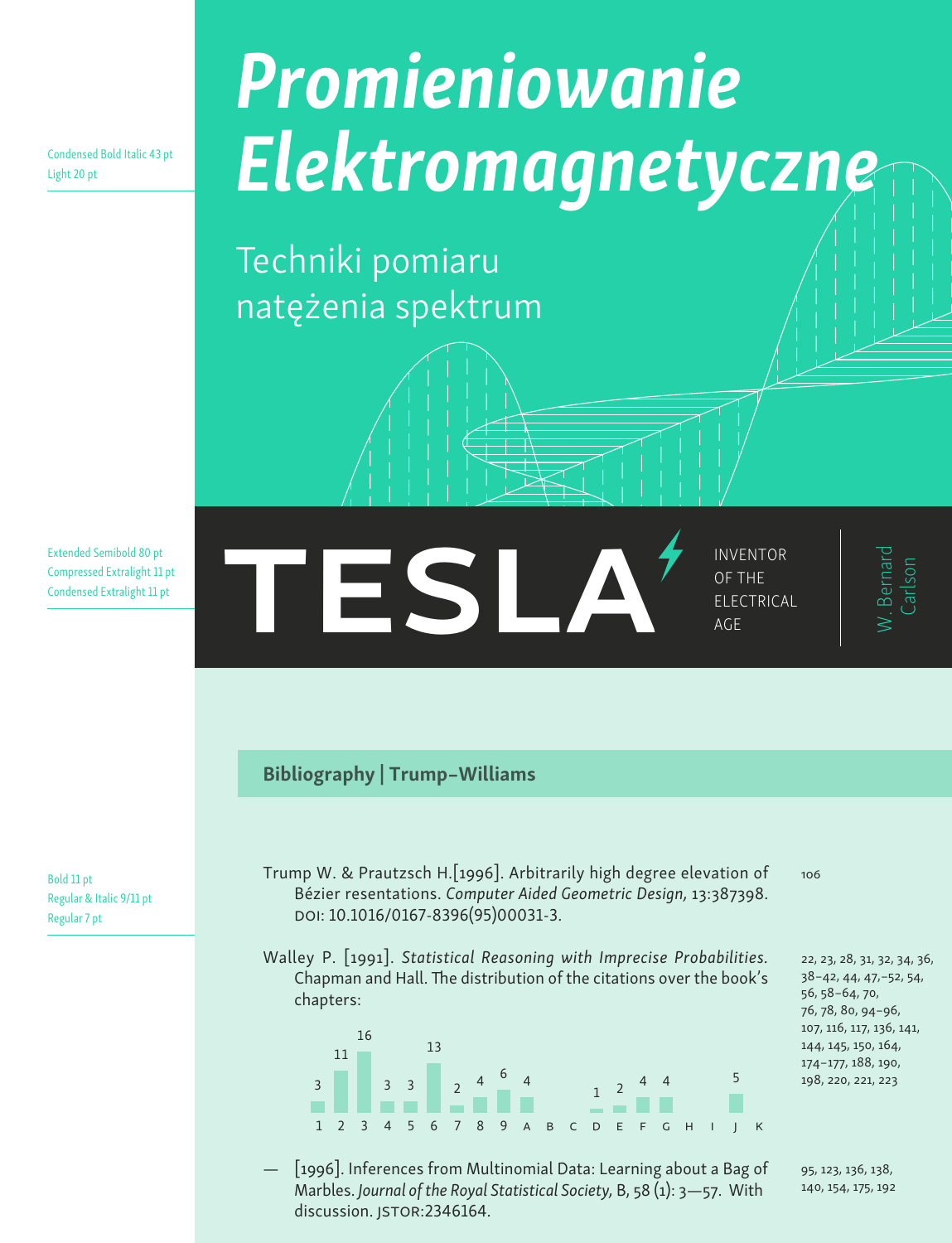Radio waves - a type of electromagnetic radiation with wavelengths in the electromagnetic spectrum longer than infrared light. Radio waves have frequencies as high as 300 GHz to as low as 0,3 GHz, though some definitions describe waves above 1 or 3 GHz as microwaves, or include

Радиово́лны - электромагнитное излучение с длинами волн в электромагнитном спектре длиннее инфракрасного излучения. Радиоволны имеют частоту от 3 кГц до 3000 ГГц, и соответствующую длину волны от 100 километров до 0,1 миллиметра. Как и все другие

Ραδιοκύματα – ηλεκτρομαγνητικά κύματα με συχνότητα από περίπου 3 Hz έως 300 GHz. Ειδικότερα τα ηλεκτρομαγνητικά κύματα με συχνότητες μεταξύ 0,3 GHz και 300 GHz ονομάζονται μικροκύματα. Μεγαλύτερες συχνότητες εμπίπτουν στο φάσμα της υπέρυθρης ακτι-

Radio waves - a type of electromagnetic radiation with wavelengths in the electromagnetic spectrum longer than infrared light. Radio waves have frequencies as high as 300 GHz to as low as 0,3 GHz, though some definitions describe waves

Радиово́лны – электромагнитное излучение с длинами волн в электромагнитном спектре длиннее инфракрасного излучения. Радиоволны имеют частоту от 3 кГц до 3000 ГГц, и соответствующую длину волны от 100 кило-

Ραδιοκύματα – ηλεκτρομαγνητικά κύματα με συχνότητα από περίπου 3 Hz έως 300 GHz. Ειδικότερα τα ηλεκτρομαγνητικά κύματα με συχνότητες μεταξύ 0,3 GHz και 300 GHz ονομάζονται μικροκύματα. Μεγαλύτερες συχνότητες

Radio waves - a type of electromagnetic radiation with wavelengths in the electromagnetic spectrum longer than infrared light. Radio waves have frequencies as high as 300 GHz to as low as 0,3 GHz, though some definitions describe waves above 1 or 3 GHz as

Радиово́лны - электромагнитное излучение с длинами волн в электромагнитном спектре длиннее инфракрасного излучения. Радиоволны имеют частоту от 3 кГц до 3000 ГГц, и соответствующую длину волны от 100 километров до

Ραδιοκύματα – ηλεκτρομαγνητικά κύματα με συχνότητα από περίπου 3 Hz έως 300 GHz. Ειδικότερα τα ηλεκτρομαγνητικά κύματα με συχνότητες μεταξύ 0,3 GHz και 300 GHz ονομάζονται μικροκύματα. Μεγαλύτερες συχνότητες εμπίπτουν στο φάσμα

#### Normal Extrabold & Regular 11/15 pt Extended Extrabold & Regular 11/15 pt

Radio waves - a type of electromagnetic radiation with wavelengths in the electromagnetic spectrum longer than infrared light. Radio waves have frequencies as high as 300 GHz to as low as 0,3 GHz, though

Радиово́лны - электромагнитное излучение с длинами волн в электромагнитном спектре длиннее инфракрасного излучения. Радиоволны имеют частоту от 3 кГц до 3000 ГГц, и соответствующую

Ραδιοκύματα – ηλεκτρομαγνητικά κύματα με συχνότητα από περίπου 3 Hz έως 300 GHz. Ειδικότερα τα ηλεκτρομαγνητικά κύματα με συχνότητες μεταξύ 0,3 GHz και 300 GHz ονομάζονται μικροκύματα. Μεγα-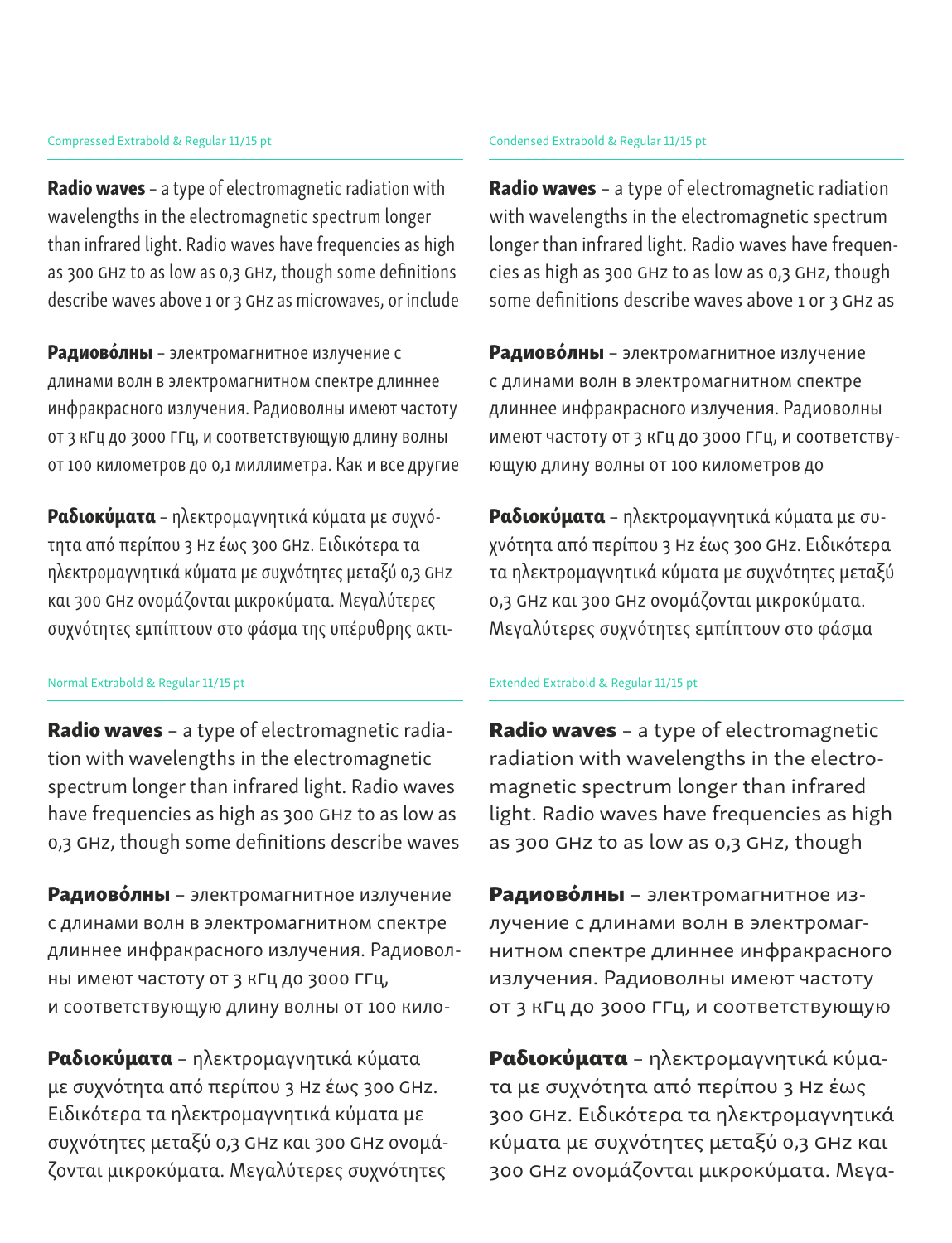

#### $A$ Автоматический — Актуальный вопрос

69. Автоматический — automatic (снабженный регулято hands-off, unattended (не обслуживаемый человеком) 69.1. Experience with standard unattended nitrogen pla indicates that backup systems will be essential to maint uninterrupted delivery of refrigeration.

### 70. Автоматическая круглосуточная работа 70.1. This system allowed hands-off, around-the-clock o ation of the test facility.

- 71. Автоматическая система регулирования и защиты 71.1. The turbine is provided with an automatic control a protection system.
- 72. Автономный self-contained, stand-alone 72.1. A sectional borescope with a self-contained incand

Bold 16 pt Bold 14 pt Regular 14/20.5 pt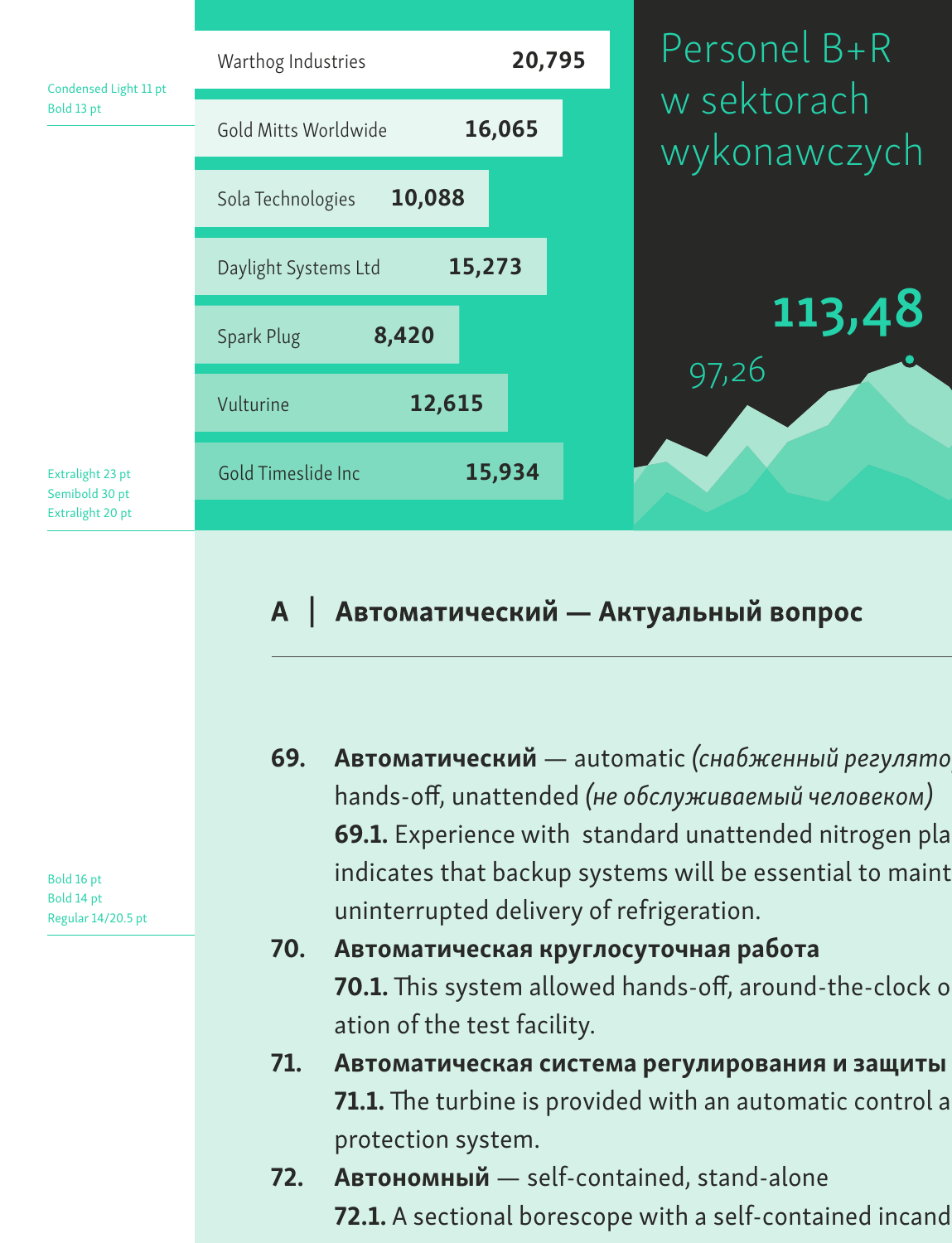Нанотехнология Нанотехнология Нанотехнология Нанотехнология Нанотехнология Нанотехнология Нанотехнология Нанотехнология Нанотехнология *Нанотехнология Нанотехнология Нанотехнология Нанотехнология Нанотехнология Нанотехнология Нанотехнология Нанотехнология Нанотехнология*

Nanotechnology Nanotechnology Nanotechnology Nanotechnology Nanotechnology Nanotechnology Nanotechnology Nanotechnology Nanotechnology *Nanotechnology Nanotechnology Nanotechnology Nanotechnology Nanotechnology Nanotechnology Nanotechnology Nanotechnology Nanotechnology*

Νανοτεχνολογία Νανοτεχνολογία Νανοτεχνολογία Νανοτεχνολογία Νανοτεχνολογία Νανοτεχνολογία Νανοτεχνολογία Νανοτεχνολογία Νανοτεχνολογία *Νανοτεχνολογία Νανοτεχνολογία Νανοτεχνολογία Νανοτεχνολογία Νανοτεχνολογία Νανοτεχνολογία Νανοτεχνολογία Νανοτεχνολογία Νανοτεχνολογία*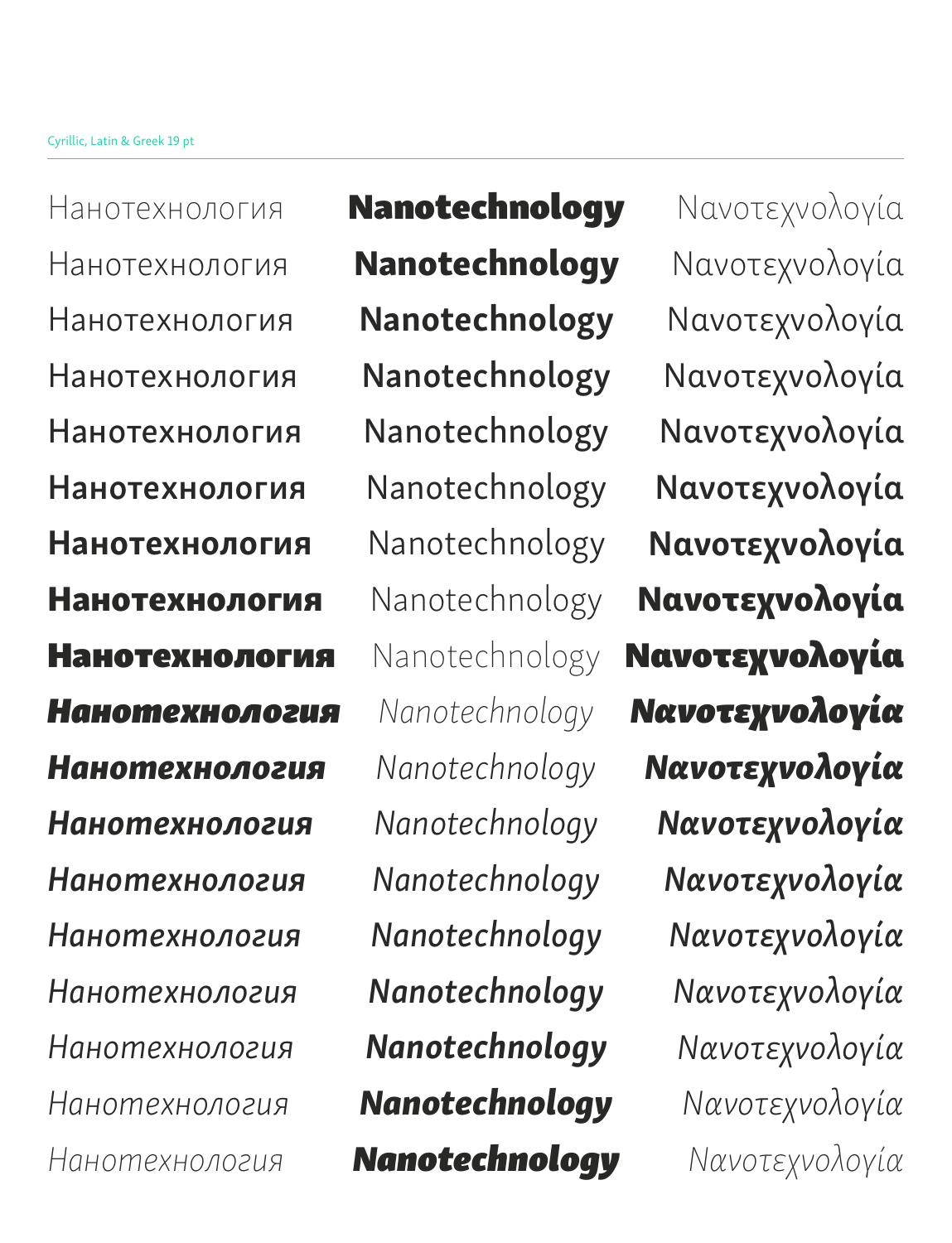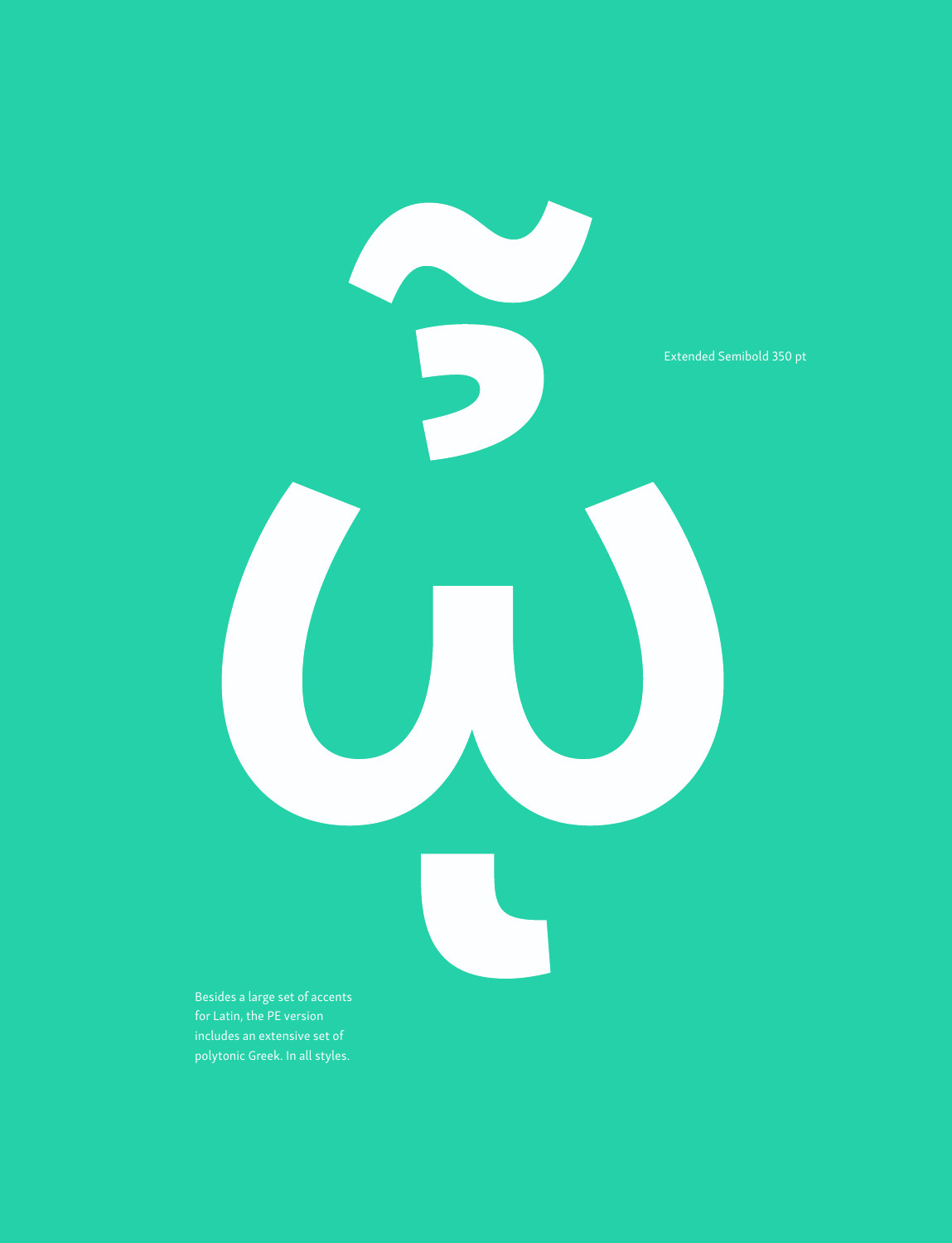Combinable arrows

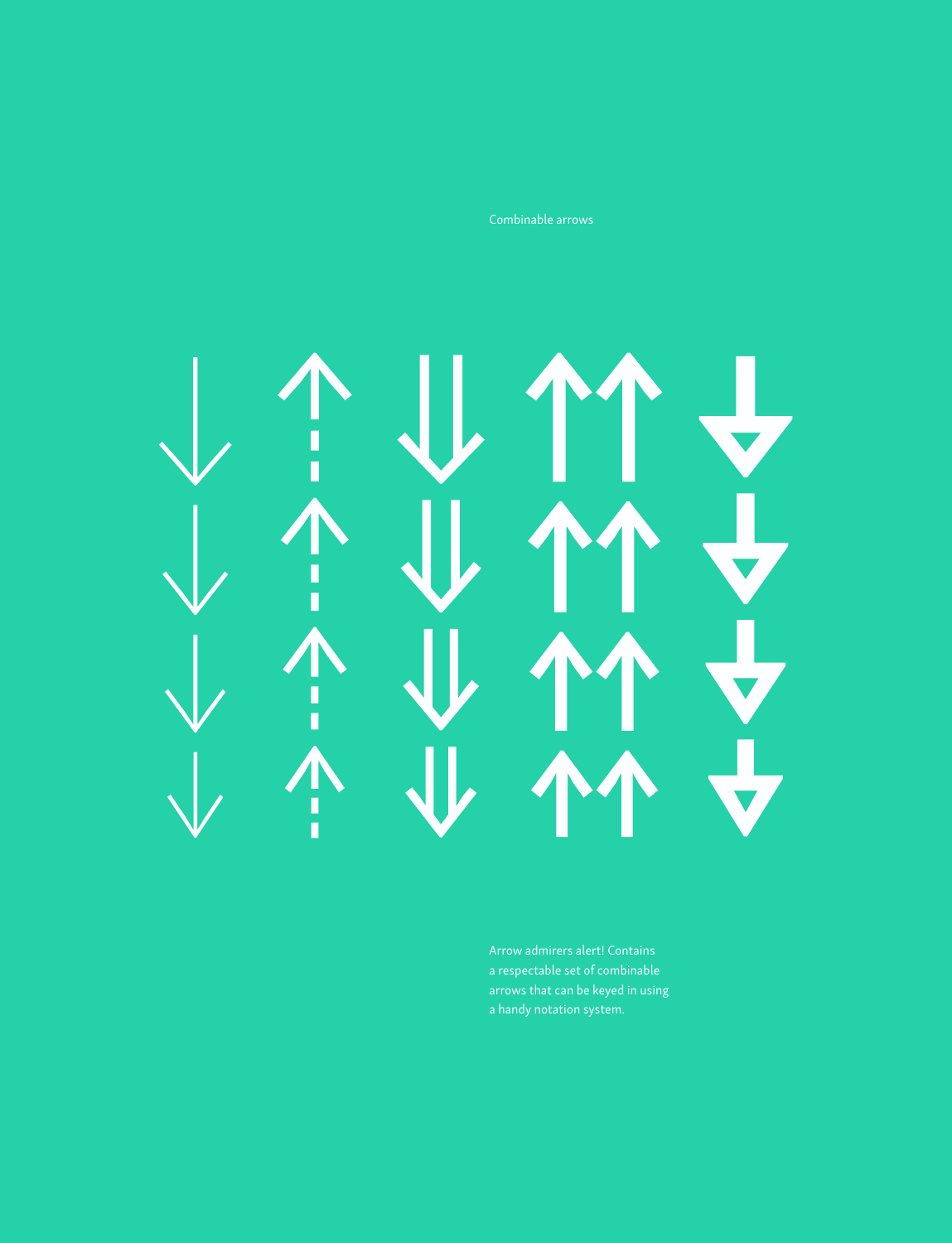

# **The Periodic Table** of Elements, ordered by their elements, ordered by their electron configurations, an

#### Protactinium

Protactinium or protoactinium (former name) is a chemical atomic number 91. It is a dense, silvery-gray metal which readily reacts with oxygen, water vapor and inorganic acids. It forms various chemical compounds where protactinium is usually present in the oxidation



Density near r. t. 15.37 g/cm3 Heat of fusion 12.34 g/cm3 Heat of vaporization 481 kJ/mol

Pa



*Coordination of protactinium (solid circles) and halogen atoms (open circles) in protactinium(V)* 





 $\mathsf{Ac} \parallel \mathsf{Th} \parallel \mathsf{Pa} \parallel \mathsf{U} \parallel \mathsf{Np} \parallel \mathsf{Pu} \parallel$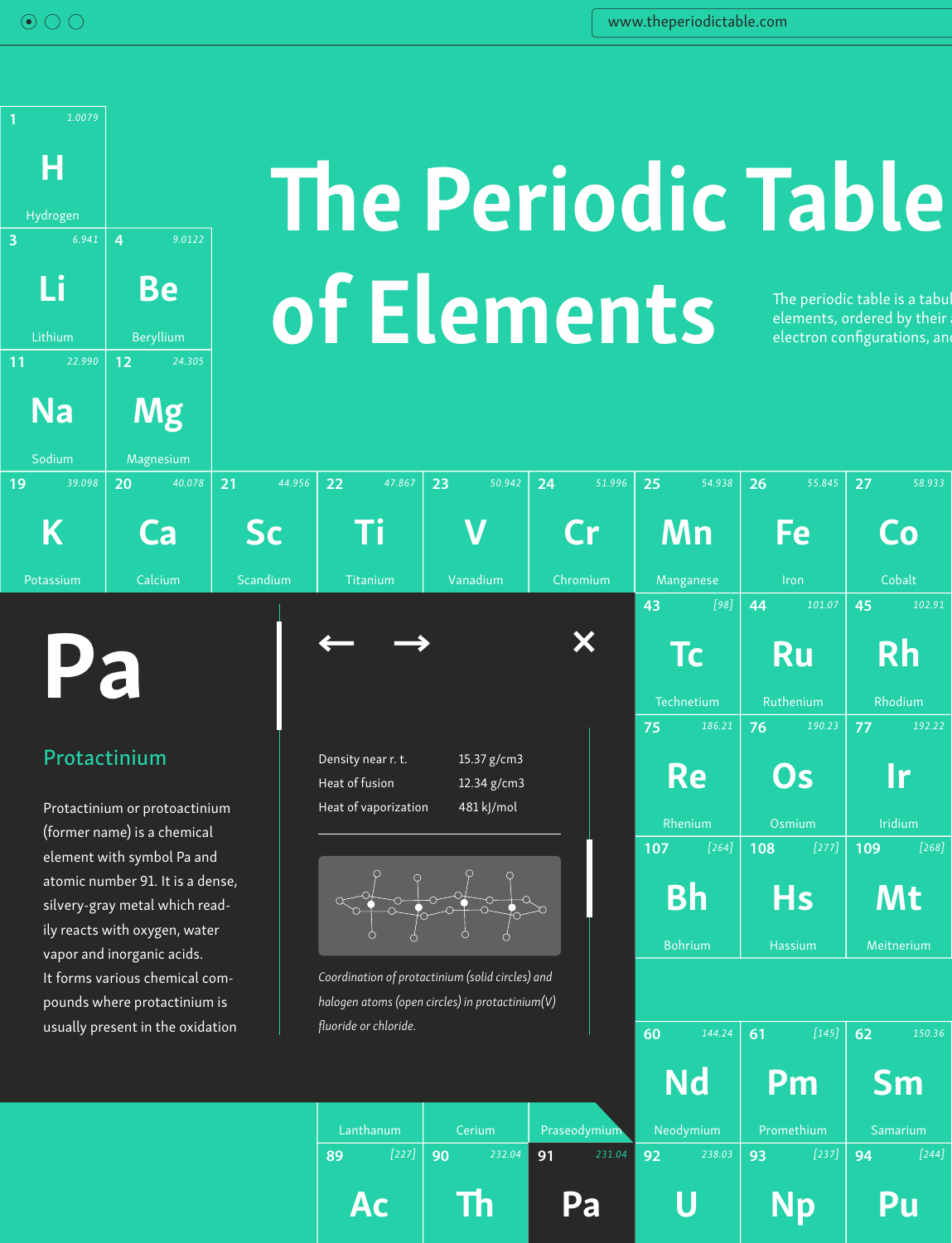$\mathcal{C}$ 

lar arrangement of the chemical<br>atomic number (number of protc<br>d recurring chemical properties. atomic number (number of protons), d recurring chemical properties.

| 28  | $58.693$ 29  | $63.546$ 30 | 65.38                  |                                                                                                            |                                         |                           |   |
|-----|--------------|-------------|------------------------|------------------------------------------------------------------------------------------------------------|-----------------------------------------|---------------------------|---|
|     | <b>Ni</b>    | Cu          | Zn                     |                                                                                                            |                                         |                           | X |
|     | Nickel       | Copper      | Zinc                   |                                                                                                            |                                         |                           |   |
| 46  | $106.42$ 47  | $107.87$ 48 | 112.41                 |                                                                                                            |                                         |                           |   |
|     | Pd           | <b>Ag</b>   | C <sub>d</sub>         | <b>Dysprosium</b>                                                                                          | <b>Dysprosium in the periodic table</b> |                           |   |
|     | Palladium    | Silver      | Cadmium                | Dysprosium is a chemical element                                                                           | Atomic number (Z)                       | 66                        |   |
| 78  | $195.08$ 79  | 196.97      | $ 80\rangle$<br>200.59 | with the atomic number 66. It is                                                                           | Group, block                            | group n/a, f-block        |   |
|     |              |             |                        | a rare earth element with a metallic                                                                       | Period                                  | period 6                  |   |
|     | Pt           | /Au         | Hg                     | silver luster. Dysprosium is never<br>found in nature as a free element,                                   | Element category<br>Standard atomic     | lanthanide<br>162.500 (1) |   |
|     | Platinum     | Gold        | Mercury                | though it is found in various min-                                                                         | weight $(\pm)$ (Ar)                     |                           |   |
| 110 | $[271]$ 111  | [272]       |                        | erals, such as xenotime. Naturally                                                                         | Electron configuration                  | $[Xe] 4f^{10} 6s^2$       |   |
|     | <b>Ds</b>    | <b>Rg</b>   |                        | occurring dysprosium is composed<br>of seven isotopes, the most<br>abundant of which is <sup>164</sup> Dy. | per shell                               | 2, 8, 18, 28, 8, 2        |   |
|     | Darmstadtium | Roentgenium |                        |                                                                                                            |                                         |                           |   |



#### Dysprosium

#### Dysprosium in the periodic table

| Atomic number (Z)      | 66                                      |
|------------------------|-----------------------------------------|
| Group, block           | group n/a, f-block                      |
| Period                 | period 6                                |
| Element category       | lanthanide                              |
| Standard atomic        | 162.500 (1)                             |
| weight $(\pm)$ (Ar)    |                                         |
| Electron configuration | $[Xe]$ 4f <sup>10</sup> 6s <sup>2</sup> |
| per shell              | 2, 8, 18, 28, 8, 2                      |
|                        |                                         |

**2**

**He** 

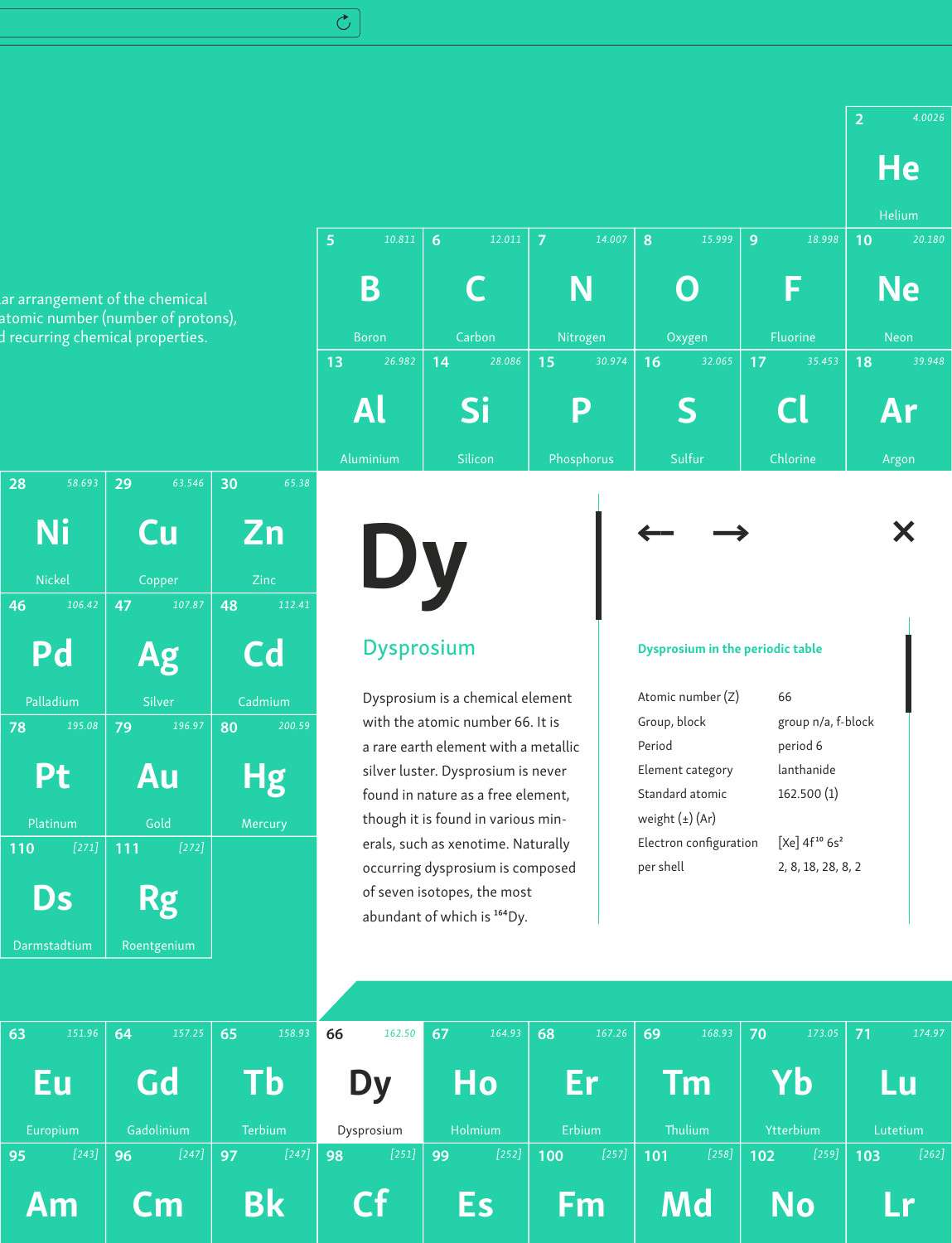You see, the wire telegraph is a kind of a very, very long cat. You pull his tail in New York and his head is meowing in Los Angeles. Radio operates exactly the same way: you send signals here, they receive them there. The only difference is that there is no cat.

## *My opinion on that matter is, that at the end of this century the use of words and general educated opinion will have altered so significantly, that one will be able to speak of machines thinking without expecting to be contradicted.*

#### Compressed Extrabold & Regular 8/11 pt

#### From classical mechanics to general relativity

At the base of classical mechanics is the notion that a body's motion can be described as a combination of free motion, and deviations from this free motion. Such deviations are caused by external forces acting on a body in accordance with Newton's second

#### Extrabold Italic & Italic 8/11 pt

#### *From classical mechanics to general relativity*

*At the base of classical mechanics is the notion that a body's motion can be described as a combination of free motion, and deviations from this free motion. Such deviations are caused by external forces acting on a body in accordance with Newton's second law* 

#### Condensed Extrabold & Regular 8/11 pt

#### From classical mechanics to general relativity

At the base of classical mechanics is the notion that a body's motion can be described as a combination of free motion, and deviations from this free motion. Such deviations are caused by external forces acting on a body in accordance

#### Extrabold Italic & Italic 8/11 pt

#### *From classical mechanics to general relativity*

*At the base of classical mechanics is the notion that a body's motion can be described as a combination of free motion, and deviations from this free motion. Such deviations are caused by external forces acting on a body in accordance with Newton's* 

#### Normal Extrabold & Regular 8/11 pt

#### From classical mechanics to general relativity

At the base of classical mechanics is the notion that a body's motion can be described as a combination of free motion, and deviations from this free motion. Such deviations are caused by external forces act-

#### Extrabold Italic & Italic 8/11 pt

#### *From classical mechanics to general relativity*

*At the base of classical mechanics is the notion that a body's motion can be described as a combination of free motion, and deviations from this free motion. Such deviations are caused by external forces acting on a body in accordance* 

#### Extended Extrabold & Regular 8/11 pt

#### From classical mechanics to general relativity

At the base of classical mechanics is the notion that a body's motion can be described as a combination of free motion, and deviations from this free motion. Such deviations are caused by ex-

#### Extrabold Italic & Italic 8/11 pt

#### *From classical mechanics to general relativity*

*At the base of classical mechanics is the notion that a body's motion can be described as a combination of free motion, and deviations from this free motion. Such deviations are caused by ex-*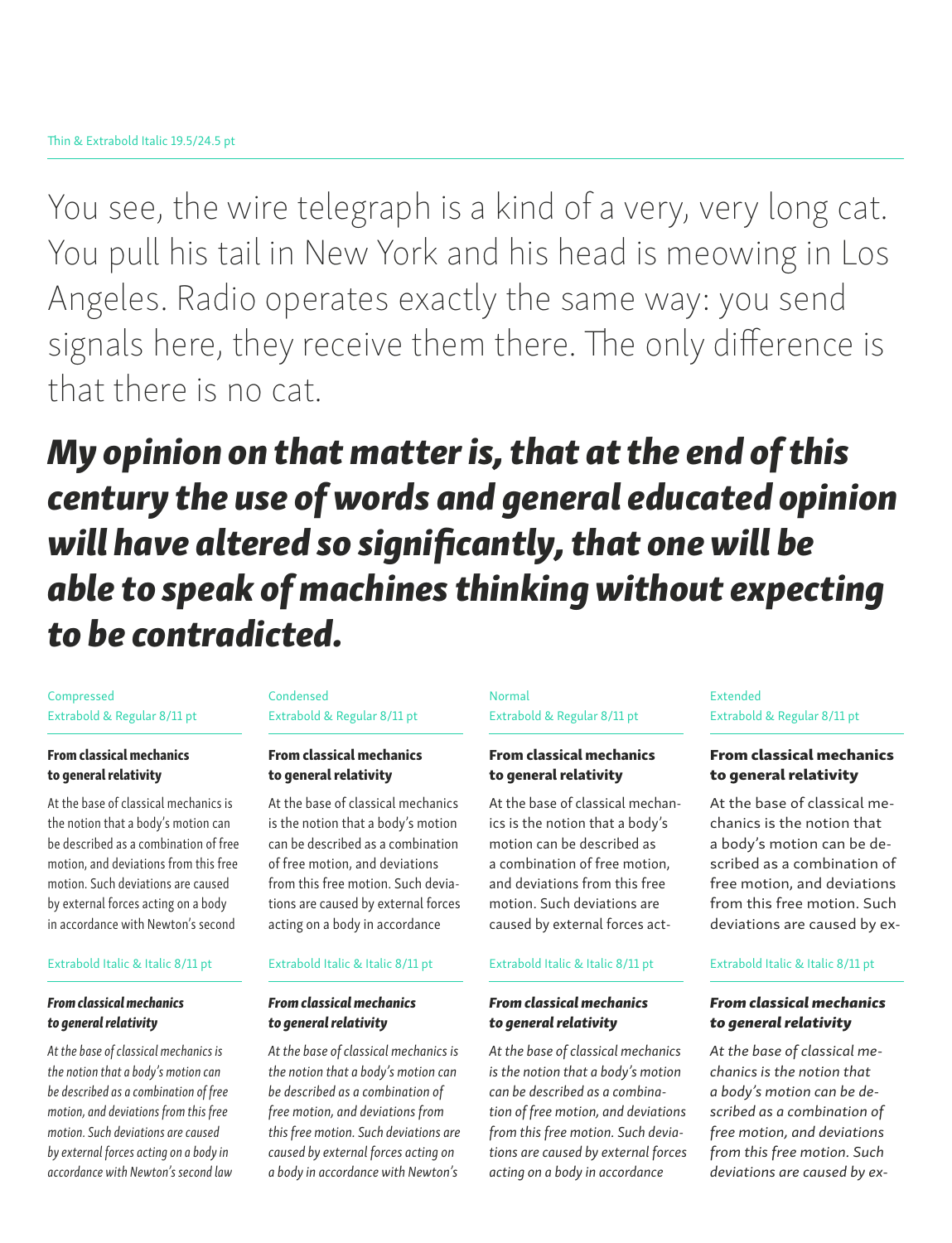# pě zjišťujeme akcelerome fyzikální te odpovídá m magnetické ektronů od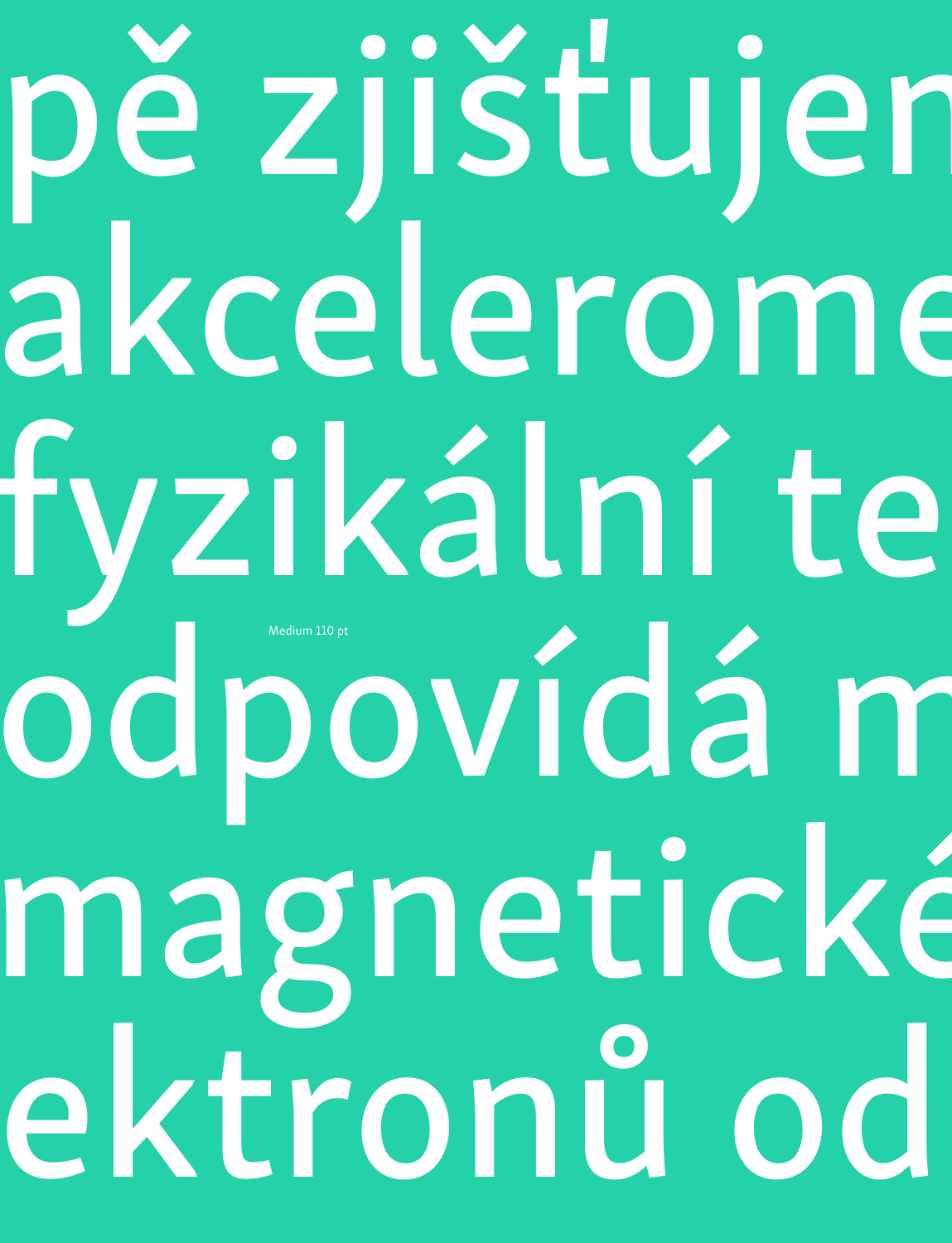Принцип беспроволочного телеграфа понять нетрудно. Обычный телеграф похож на очень длинную кошку. Вы дёргаете её хвост в Нью-Йорке, а голова мяукает в Лос-Анджелесе. Радио работает точно так же, только без кошки.

*Я считаю, что к концу столетия словоупотребление и состояние образованных умов изменятся настолько, что можно будет рассуждать о думающих машинах и не слышать привычных возражений.*

#### Compressed Extrabold & Regular 8/11 pt

#### Принцип движения по геодезическим линиям

Сами геодезические линии можно найти, если задать в пространствевремени аналог расстояния между двумя событиями, называемый по традиции интервалом или мировой функцией. Интервал в трёхмерном пространстве и одномерном

#### Extrabold Italic & Italic 8/11 pt

#### *Принцип движения по геодезическим линиям*

*Сами геодезические линии можно найти, если задать в пространствевремени аналог расстояния между двумя событиями, называемый по традиции интервалом или мировой функцией. Интервал в трёхмерном пространстве и одномерном вре-*

#### Condensed Extrabold & Regular 8/11 pt

#### Принцип движения по геодезическим линиям

Сами геодезические линии можно найти, если задать в пространстве-времени аналог расстояния между двумя событиями, называемый по традиции интервалом или мировой функцией. Интервал в трёхмерном пространстве

#### Extrabold Italic & Italic 8/11 pt

#### *Принцип движения по геодезическим линиям*

*Сами геодезические линии можно найти, если задать в пространстве-времени аналог расстояния между двумя событиями, называемый по традиции интервалом или мировой функцией. Интервал в трёхмерном пространстве* 

#### Normal Extrabold & Regular 8/11 pt

#### Принцип движения по геодезическим линиям

Сами геодезические линии можно найти, если задать в пространстве-времени аналог расстояния между двумя событиями, называемый по традиции интервалом или мировой функцией. Интервал

#### Extrabold Italic & Italic 8/11 pt

#### *Принцип движения по геодезическим линиям*

*Сами геодезические линии можно найти, если задать в пространстве-времени аналог расстояния между двумя событиями, называемый по традиции интервалом или мировой функцией. Интервал* 

#### Extended Extrabold & Regular 8/11 pt

#### Принцип движения по геодезическим линиям

Сами геодезические линии можно найти, если задать в пространстве-времени аналог расстояния между двумя событиями, называемый по традиции интервалом или мировой

#### Extrabold Italic & Italic 8/11 pt

#### *Принцип движения по геодезическим линиям*

*Сами геодезические линии можно найти, если задать в пространстве-времени аналог расстояния между двумя событиями, называемый по традиции интервалом или мировой функцией.*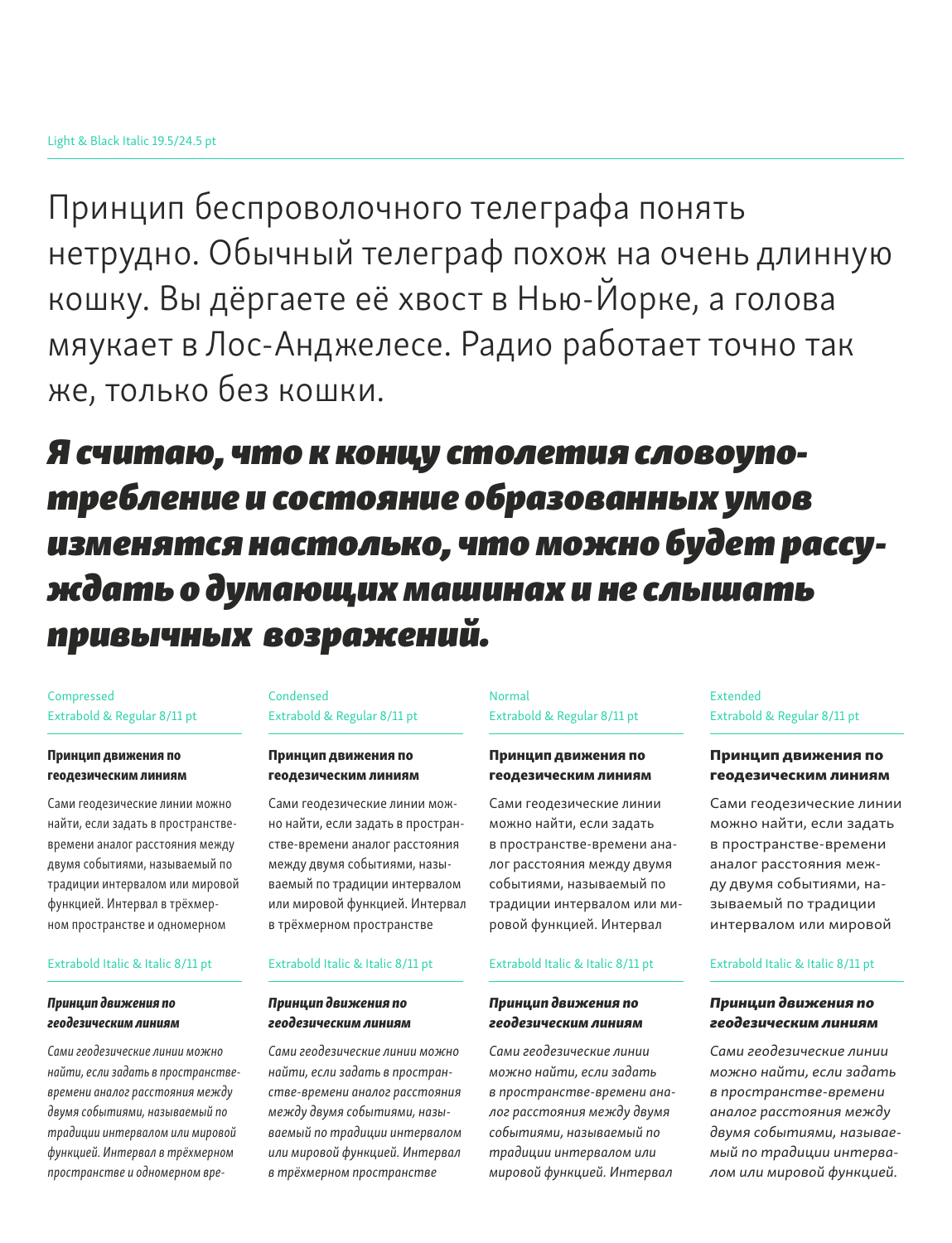мультиполь взаимодейс электричес *собственные дипольные*  формализуе  $c$ ущностью Extralight Italic 110 pt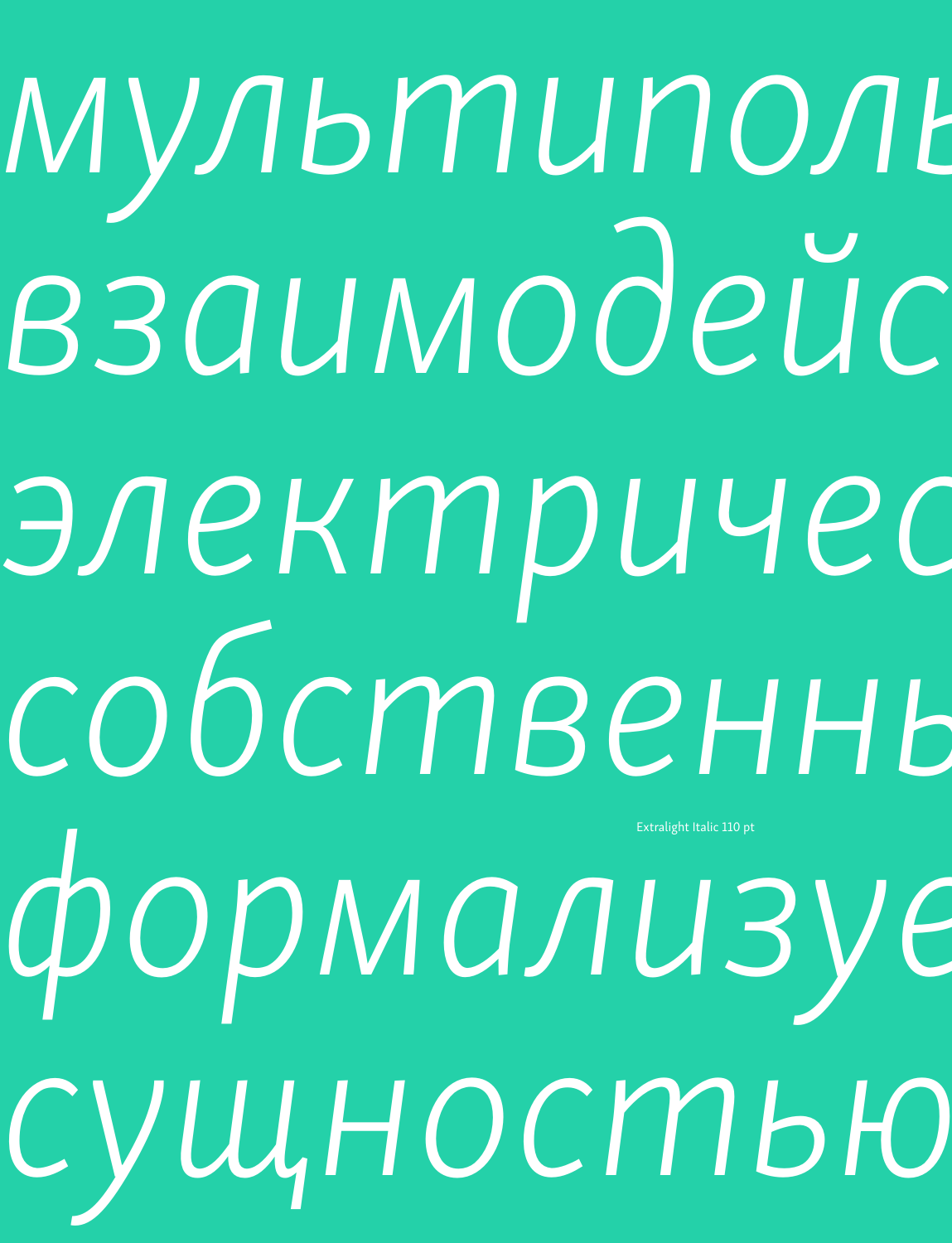Δεν είναι δύσκολο να καταλάβεις πώς λειτουργεί ο ασύρματος τηλέγραφος. Ο κανονικός τηλέγραφος είναι σαν μια πολύ μακριά γάτα. Πατάς την ουρά της στη Νέα Υόρκη και νιαουρίζει στο Λος Άντζελες. Ο ασύρματος είναι το ίδιο, αλλά χωρίς γάτα.

*Η γνώμη μου επί του θέματος είναι ότι στο τέλος αυτού του αιώνα η χρήση των λέξεων και η κοινή γνώμη θα έχουν αλλάξει τόσο πολύ, ώστε θα είμαστε σε θέση να μιλάμε για μηχανές που σκέφτονται χωρίς να περιμένουμε αναγκαστικά να διαψευθούμε.*

#### Compressed Extrabold & Regular 8/11 pt

#### Από την κλασική μηχανική στη γενική σχετικότητα

Η βάση της κλασικής μηχανικής αποτελείται από τη θεωρία ότι η κίνηση ενός σώματος μπορεί να περιγραφεί από τον συνδυασμό των ελεύθερων κινήσεων του και των αποκλίσεων του από τις ελεύθερες αυτές κινήσεις. Τέτοιες αποκλίσεις προκαλού-

#### Extrabold Italic & Italic 8/11 pt

#### *Από την κλασική μηχανική στη γενική σχετικότητα*

*Η βάση της κλασικής μηχανικής αποτελείται από τη θεωρία ότι η κίνηση ενός σώματος μπορεί να περιγραφεί από τον συνδυασμό των ελεύθερων κινήσεων του και των αποκλίσεων του από τις ελεύθερες αυτές κινήσεις. Τέτοιες αποκλίσεις προκαλούνται από* 

#### Condensed Extrabold & Regular 8/11 pt

#### Από την κλασική μηχανική στη γενική σχετικότητα

Η βάση της κλασικής μηχανικής αποτελείται από τη θεωρία ότι η κίνηση ενός σώματος μπορεί να περιγραφεί από τον συνδυασμό των ελεύθερων κινήσεων του και των αποκλίσεων του από τις ελεύθερες αυτές κινήσεις. Τέτοιες

#### Extrabold Italic & Italic 8/11 pt

#### *Από την κλασική μηχανική στη γενική σχετικότητα*

*Η βάση της κλασικής μηχανικής αποτελείται από τη θεωρία ότι η κίνηση ενός σώματος μπορεί να περιγραφεί από τον συνδυασμό των ελεύθερων κινήσεων του και των αποκλίσεων του από τις ελεύθερες αυτές κινήσεις. Τέτοιες* 

#### Normal Extrabold & Regular 8/11 pt

#### Από την κλασική μηχανική στη γενική σχετικότητα

Η βάση της κλασικής μηχανικής αποτελείται από τη θεωρία ότι η κίνηση ενός σώματος μπορεί να περιγραφεί από τον συνδυασμό των ελεύθερων κινήσεων του και των αποκλίσεων του από τις ελεύθερες

#### Extrabold Italic & Italic 8/11 pt

#### *Από την κλασική μηχανική στη γενική σχετικότητα*

*Η βάση της κλασικής μηχανικής αποτελείται από τη θεωρία ότι η κίνηση ενός σώματος μπορεί να περιγραφεί από τον συνδυασμό των ελεύθερων κινήσεων του και των αποκλίσεων του από τις ελεύθερες αυτές κινήσεις. Τέτοιες*  Extended Extrabold & Regular 8/11 pt

#### Από την κλασική μηχανική στη γενική σχετικότητα

Η βάση της κλασικής μηχανικής αποτελείται από τη θεωρία ότι η κίνηση ενός σώματος μπορεί να περιγραφεί από τον συνδυασμό των ελεύθερων κινήσεων του και των αποκλίσεων

#### Extrabold Italic & Italic 8/11 pt

#### *Από την κλασική μηχανική στη γενική σχετικότητα*

*Η βάση της κλασικής μηχανικής αποτελείται από τη θεωρία ότι η κίνηση ενός σώματος μπορεί να περιγραφεί από τον συνδυασμό των ελεύθερων κινήσεων του και των αποκλίσεων του από τις*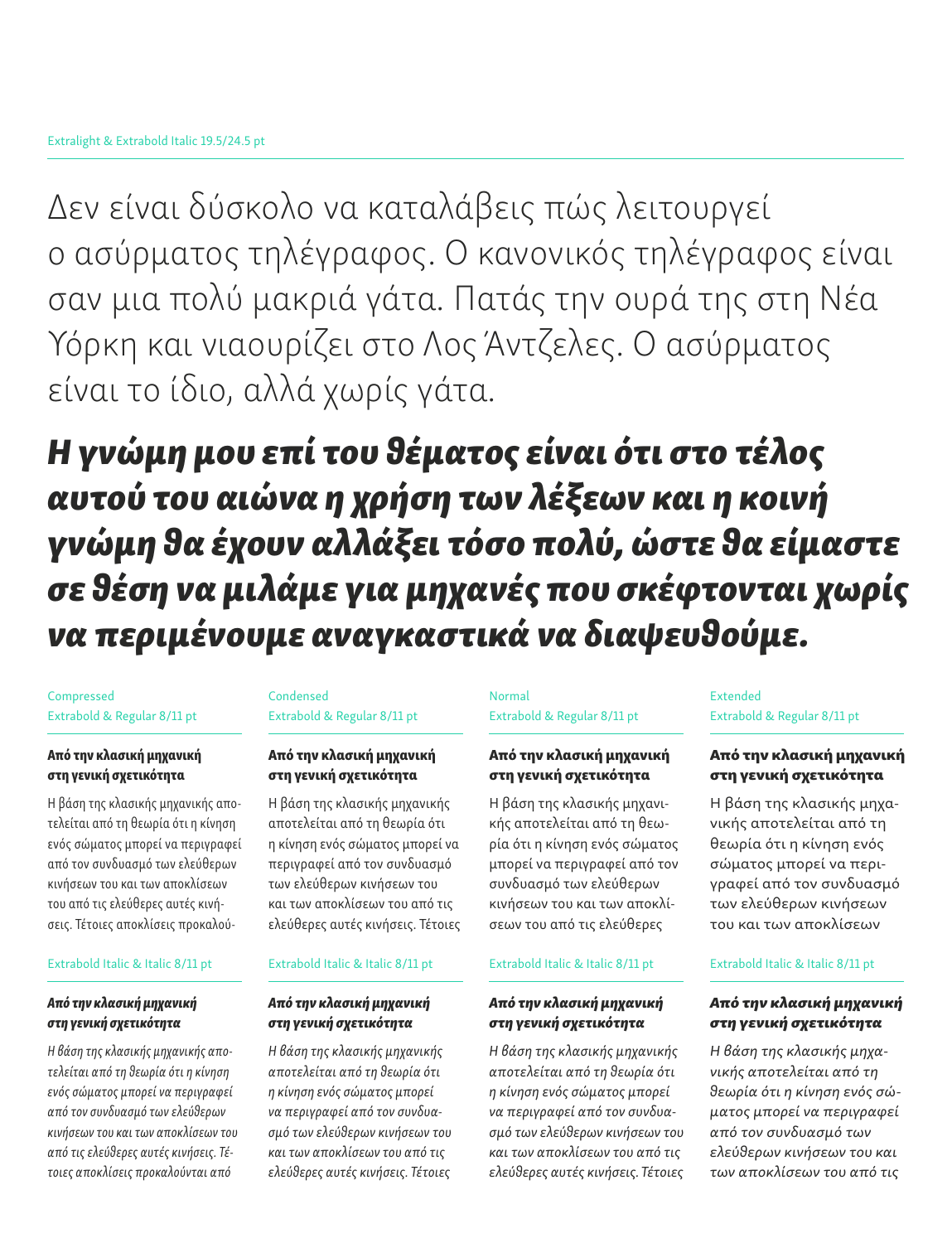# ηλεκτρομ πεδίο είνα οβολίας σ ταυτόχρο σύνθετο π ενός ηλεκ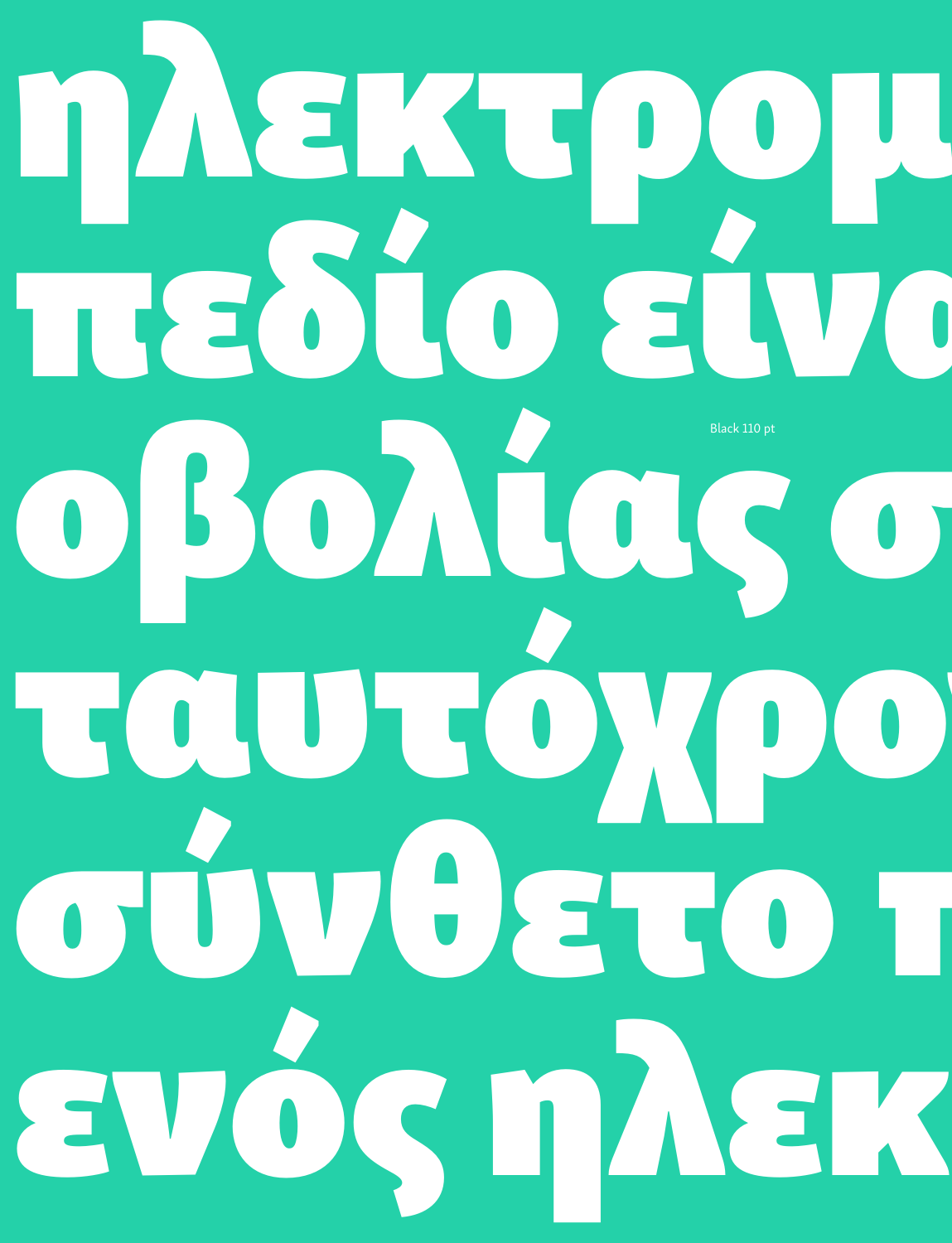As the population of the world is growing and set to exceed nine billion by the middle of this century, a group of scientists is researching new methods to cope with the increasing demand for food, water, and energy without touching natural resources. The magic word is nanotechnology – the design of ultra small particles. With synthesized nanoparticles, that could replace conventional fertilizers, it would be possible to increase plant growth. Biological processes, like the workings of cells, take place at the nanoscale, and the particles can influence these activities. A recent study comes to the conclusion that applying nanoparticles to plant leaves is extremely beneficial for the environment because the soil does not come in contact with them.

# *Neue Algorithmen für die Zukunft der Kryptographie.*

*Das heissdiskutierte Thema der Post-Quanten-Kryptographie fordert neue Ansätze durch die Sicherheitsforschung. Im Rahmen eines Forschungsprojektes wurden nun neue Ansätze erarbeitet, die langfristig vor Quantencomputern schützen sollen. Asymetrische und auf elliptischen Kurven basierte Ansätze seien in Zukunft besonders betroffen.*

#### Extrabold 27 pt & Light 14/18.5 pt • French Compressed Regular 12/15 pt • Czech

# L'odyssée de l'homme

Le premier membre documenté du genre Homo est l'Homo habilis qui a évolué il y a environ 2,8 millions d'années. On a longtemps pensé qu'il s'agissait de la première espèce pour laquelle il existe des preuves de l'utilisation d'outils de pierre, cependant des fouilles récentes au Kenya ont montré que ceux-ci précèdent l'émergence du genre Homo d'un demi million d'années. Le mot Homo est le nom du genre biologique qui regroupe toutes les espèces humaines.

"Velké roztrhnutí" může nastat pouze pokud energetická hustota temné energie bude neomezeně růst. V takovém případě bude růst neomezeně i rychlost rozpínání vesmíru. Nejprve budou roztrhány systémy, které drží pohromadě gravitace: kupy galaxií, galaxie, tedy i sluneční soustava. Poté dosáhne rozpínání takové rychlosti, že překoná elektromagnetickou sílu, která drží pohromadě molekuly a atomy.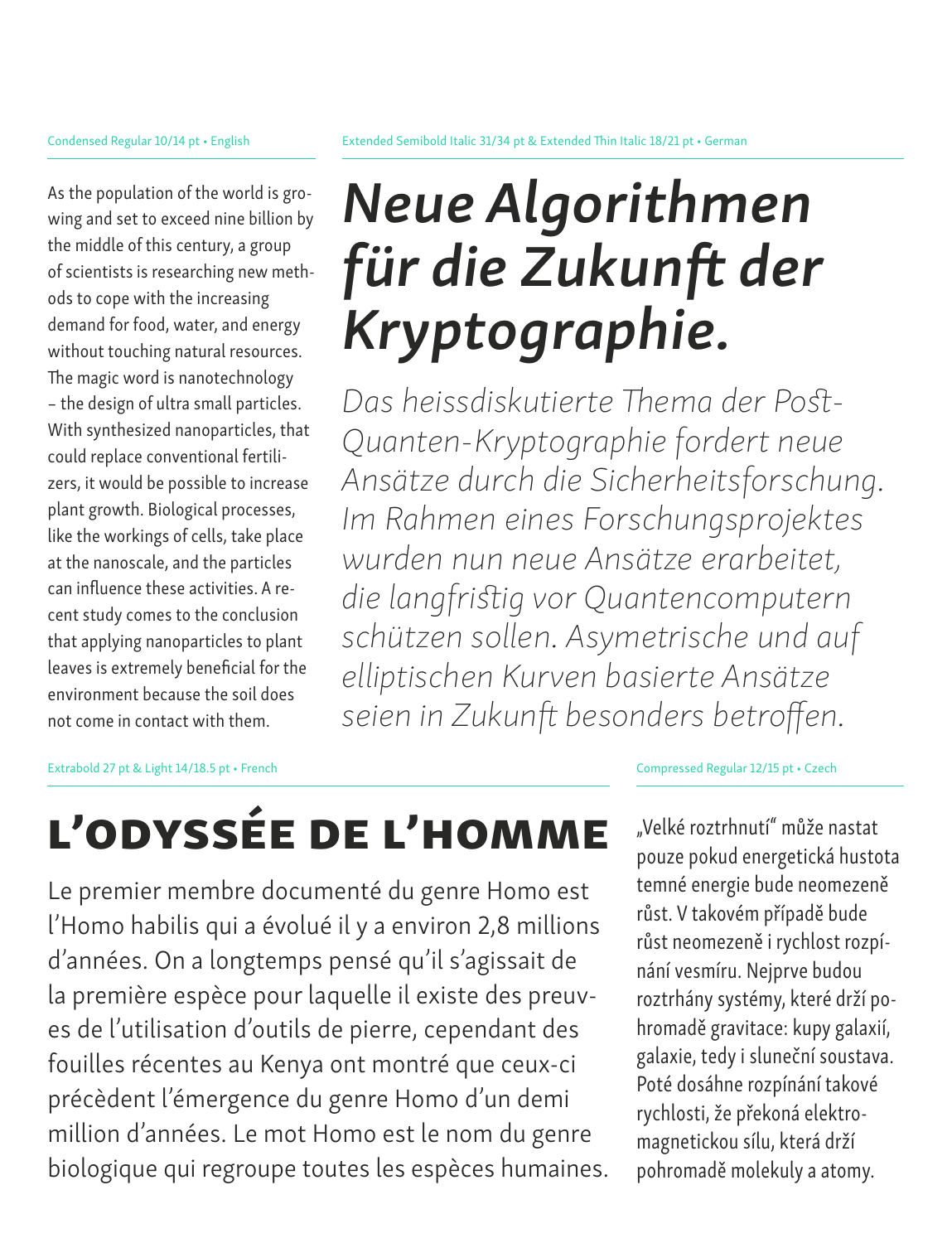

# Big Data International Conference

#### **ABOUT**

With data-driven technology leaping forward at a pace comparable only to the industrial revolution, now is the time to shift our attention to harnessing this massive influx of efficiency to better our planet.

# 6.3.1 Accuracy

We considered four clusters that counted 1,10 measure the accuracy depending on the numb 1,000 samples, and peated random sub-samp for each amount of points.

#### **ACCURACY**

| <b>DOMAINS</b> | AVG   | <b>STD</b>           | <b>MIN</b> |  |
|----------------|-------|----------------------|------------|--|
| 1,000          | 0.927 | $1.17 \cdot 10^{-2}$ | 0.905      |  |
| 900            | 0.926 | $1.41 \cdot 10^{-2}$ | 0.892      |  |
| 800            | 0.928 | $1.33 \cdot 10^{-2}$ | 0.907      |  |
| 700            | 0.916 | $1.27 \cdot 10^{-2}$ | 0.897      |  |
| 600            | 0.920 | $1.21 \cdot 10^{-2}$ | 0.895      |  |
| 500            | 0.917 | $1.03 \cdot 10^{-2}$ | 0.897      |  |
| 400            | 0.918 | $1.44 \cdot 10^{-2}$ | 0.887      |  |
| 300            | 0.910 | $1.74 \cdot 10^{-2}$ | 0.880      |  |
| 200            | 0.895 | $1.37 \cdot 10^{-2}$ | 0.877      |  |
|                |       |                      |            |  |

Table 6.2. *Cerberus classifier accuracy statistics*.

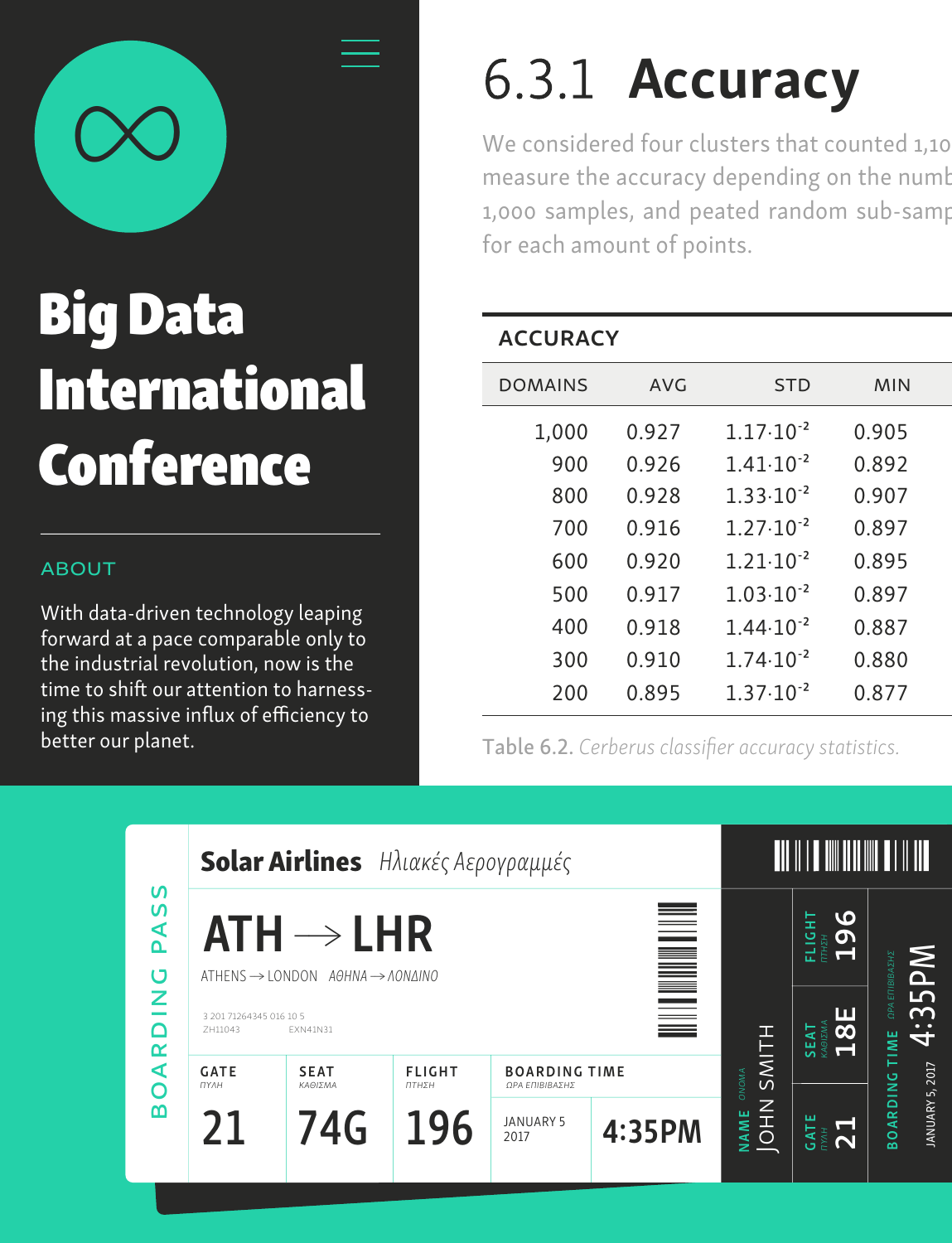#### Condensed Extralight 9.5/13 pt • Icelandic

### 1.2 zaburzenie w eterze

O ile dysponowalibyśmy prostymi sposobami do obserwowania fali głosowej, moglibyśmy z promienia R, o który się fala posunie i prędkości głosu, tj. V=333 metrów na sekundę, wyznaczyć czas na podstawie stosunku <sup>R</sup>/v. Przy posługiwaniu się tym zjawiskiem jako zegarem będzie rzeczą racjonalną, oprzeć na nim jednostkę czasu, tj. sekundę.

Sesín er silfrað-gylltur, mjúkur og sveigjanlegur málmur sem hefur lægsta jónunarorku allra frumefna. Það er sjaldgæfast ógeislavirku alkalímálmanna fimm (fransín er sjaldgæfasti alkalímálmurinn en það hefur engar stöðugar samsætur). Sesín, gallín, fransín, rúbidín og kvikasilfur eru einu málmarnir sem eru í vökvaformi við stofuhita. Sesínhýdroxíð (CsOH) er mjög sterkur basi sem ætir gler auðveldlega. Þegar sesín hvarfast við kalt vatn verður sprenging. Það hvarfast líka við ís yfir -116 °C. Sesín á sér 39 þekktar samsætur með atómmassa frá 112 til 151. Einungis ein af þessum samsætum, 133Cs, er stöðug í náttúrunni. Flestar hinar samsæturnar hafa helmingunartíma frá nokkrum dögum að nokkrum sekúndum.

Black 20/27 pt • Spanish

## El robot humanoide japonés Kirobo, estableció dos récords al mismo tiempo: se convirtió en el primer robot en el espacio al subirse a la Estación Espacial Internacional y, además, mantuvo una conversación a mayor altitud de la historia.

Numeriske metoder til ordinære differentialligninger er metoder, der anvendes til at finde numeriske approksimationer til løsninger af ordinære differentialligninger (ODE). Deres anvendelse er også kendt som »numerisk integration«. Mange differentialligninger kan ikke løses ved hjælp af symbolsk beregning. En alternativ metode er at anvende teknikker fra calculus for at opnå en serie ekspansion af løsningen.

Compressed Bold & Light 11/14 pt • Danish Extended Bold Italic 22 pt & Extended Italic 12/15.5 pt • Ukrainian

# *Таємниця дев'ятої планети*

*Вчені Каліфорнійського технологічного університету заявили про відкриття нової планети у Сонячній системі. Космічне тіло за розмірами не більше Нептуна, однак значно важче за Землю. Планета обертається навколо Сонця по орбіті. Вона розташована в 20 разів далі від Сонця, ніж Нептун, і обертається навколо зірки за понад 10 тисяч років. Ймовірність того, що ця планета справді існує – понад 90 відсотків. Text source: http://www.5.ua*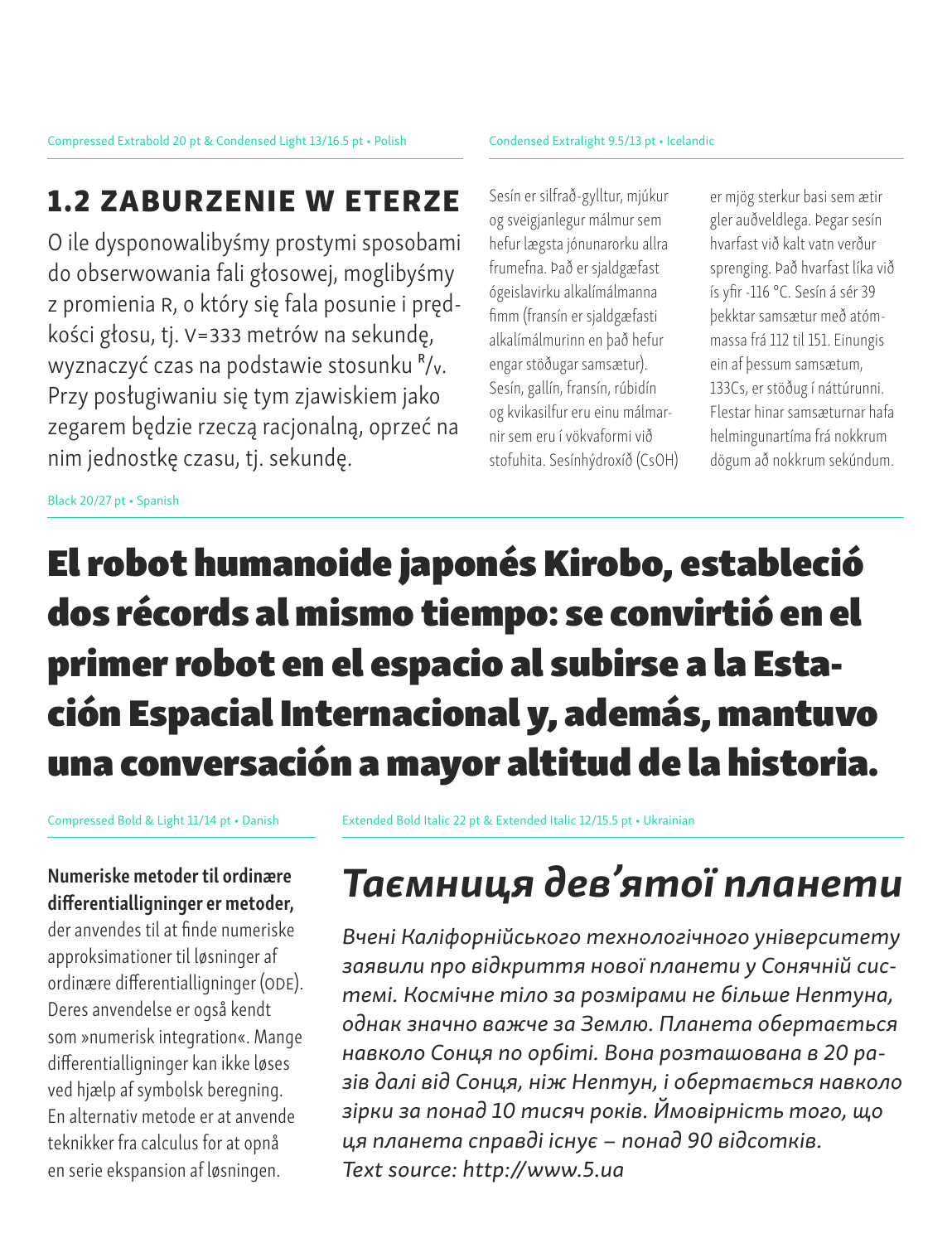

Solar Asset Management Asia–Europe 2016

## Αγοράστε το εισητήριο σας τώρα!

Κλειδώστε τις καλύτερες τιμές και εγγραφείτε τώρα για την μεγαλύτερη ηλιακή εμπορική έκθεση!

––––––––→



#### Понедельника, 12 Сентября

#### 18:00 - 19:00

Вечерняя регистрация *LVCC & Westgate Hotel*

#### 8:00

Утренний турнир по гольфу (Вам потребуется отделный билет available, especially in developed countries with large markets. In these *grid-connected PV systems*, use of energy storage is optional.



#### World energy consumption

The ever growing appetite for energy is demanding greater production capacities every year. This article maps the source metric of civilization and shows possible ways to tackle the issues ahead.

––––––––→



The solution to the future energy crisis depends on the shift from fossil fuels to renewable energy.



═

⌒